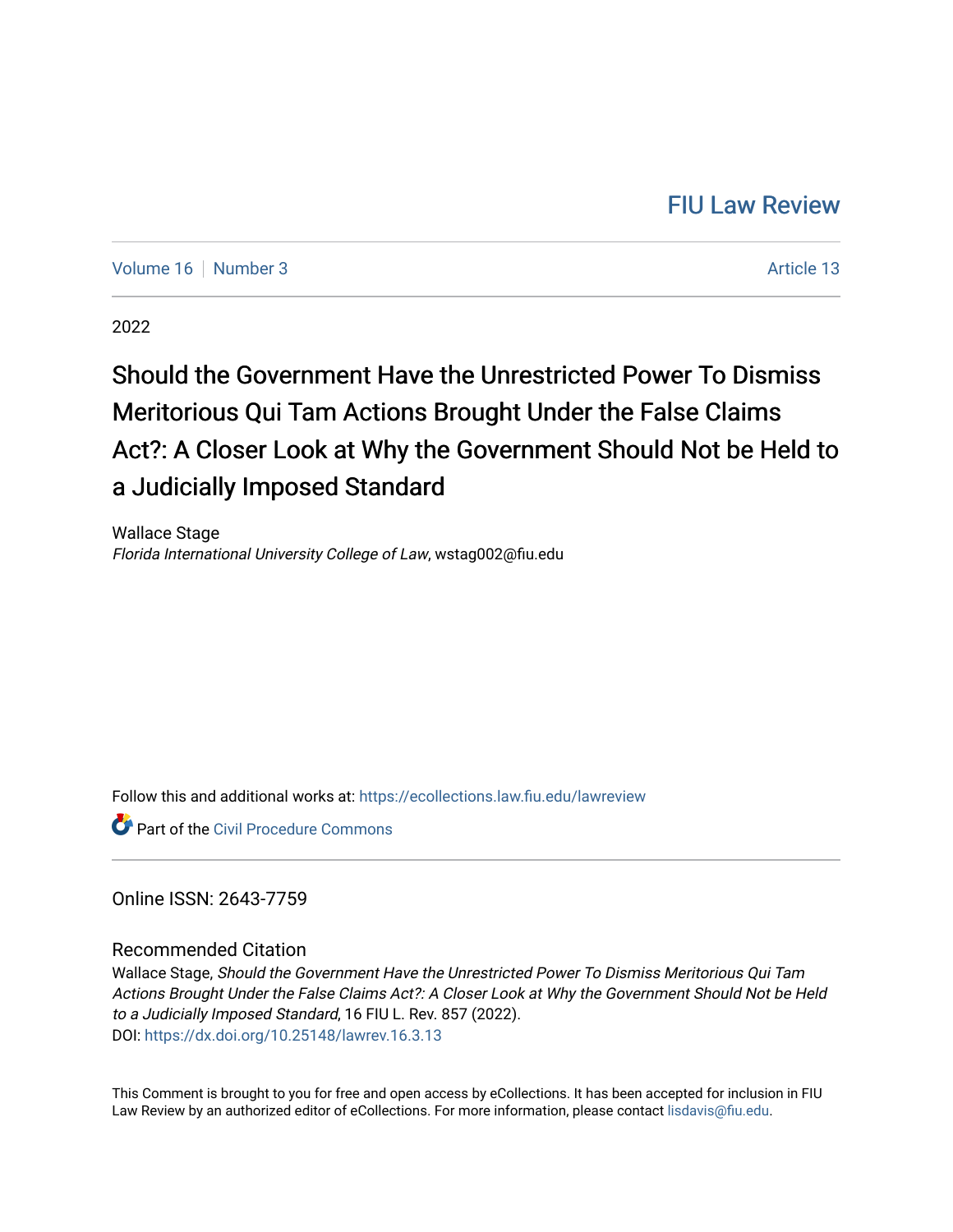# **SHOULD THE GOVERNMENT HAVE THE UNRESTRICTED** POWER TO DISMISS MERITORIOUS OUI TAM ACTIONS **BROUGHT UNDER THE FALSE CLAIMS ACT?: A CLOSER LOOK AT WHY THE GOVERNMENT SHOULD NOT BE HELD TO A JUDICIALLY IMPOSED STANDARD**

# Wallace Stage<sup>\*</sup>

# **ABSTRACT**

The False Claims Act was originally enacted during the Civil War as a result of concerns that the Union Army would attempt to defraud the Government. Since then, the False Claims Act has evolved and grown into an extremely useful tool that allows individuals to bring civil actions for various reasons on behalf of the United States Government. Under the False Claims Act, an individual may bring a civil action, often referred to as a qui tam action, on behalf of the United States Government for violations of the False Claims Act. After an individual brings this type of action, the Government may then decide whether to intervene as a party. Additionally, the Government has the right to decide whether to move to dismiss the action. As a result of the development of the False Claims Act and individuals' bringing various qui tam actions, however, federal circuits have developed conflicting interpretations of what the appropriate standard should be when determining whether to grant a motion to dismiss filed by the Government. Multiple circuits, including the Ninth and Seventh circuits, have imposed standards that the Government must meet before obtaining a dismissal. In contrast, the D.C. Circuit has explained that the Government should not be required to meet any standard because the statute itself does not impose any standard. The Government should not be held to a judicially imposed standard when it decides to move to dismiss a qui tam action brought on its behalf.

\* J.D. 2022, Florida International University College of Law.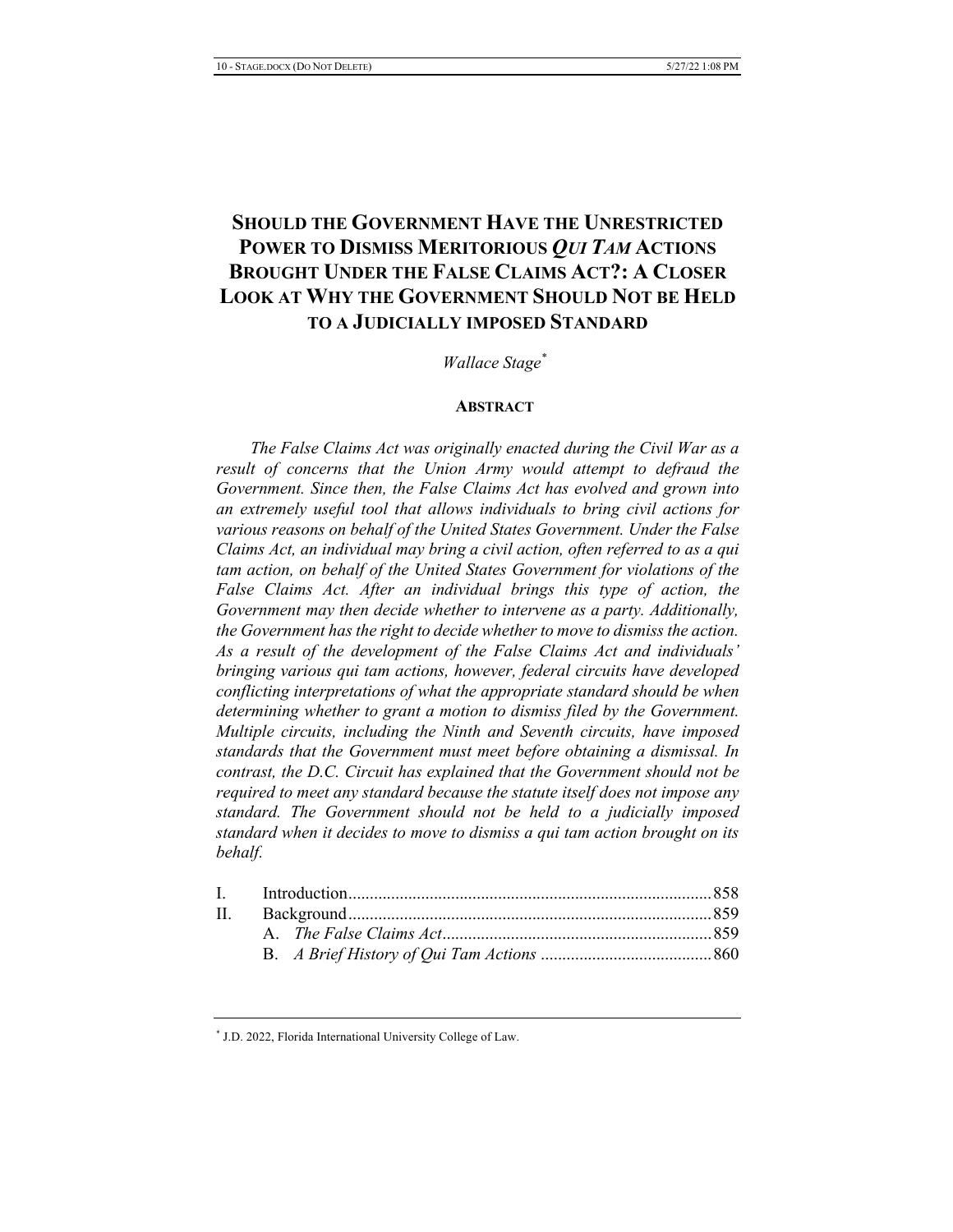| III.        | The Government's Unrestricted Power to Dismiss a Qui Tam Action    |
|-------------|--------------------------------------------------------------------|
|             |                                                                    |
|             | A. The D.C. Circuit's Standard for Government Dismissal of Qui     |
|             |                                                                    |
| IV.         | The Judicially Imposed Standards of the Ninth and Seventh Circuits |
|             |                                                                    |
|             | A. The Ninth Circuit's 'Valid Governmental Purpose and Rational    |
|             |                                                                    |
|             | B. The Seventh Circuit's Added Procedural Requirement 868          |
| $V_{\cdot}$ |                                                                    |
| VI.         | Lawmakers' Proposed Amendments to the False Claims Act in          |
|             |                                                                    |
| VII.        |                                                                    |
|             |                                                                    |

# **I.** INTRODUCTION

The Supreme Court recently denied a petition for writ of certiorari that would have answered the question of whether the Government is entitled to dismiss a relator's suit over the relator's objection without review.<sup>1</sup> In the case below, the D.C. Circuit affirmed the district court's dismissal of the appellant's *qui tam* action brought under the False Claims Act.<sup>2</sup> The D.C. Circuit upheld the standard that the Government has the "unfettered" right to dismiss a *qui tam* action as long as there is no evidence of fraud on the court or other exceptional circumstances.<sup>3</sup> The False Claims Act provides a way for an individual to bring a civil action for a violation of the False Claims Act on behalf of both the person and the United States Government.<sup>4</sup> These actions, often referred to as *qui tam* actions, are brought by individuals who are seeking to expose instances where another person is defrauding the Government.<sup>5</sup>

The Government should have the absolute power to dismiss *qui tam* actions brought on its behalf under the False Claims Act. Currently, the circuits are split on what the proper standards should be when deciding whether the Government has such power. The D.C. Circuit Court of Appeals

<sup>1</sup> See U.S. ex rel. Schneider v. JPMorgan Chase Bank, Nat'l Ass'n, 140 S. Ct. 2660 (2020).

<sup>2</sup> U.S. ex rel. Schneider v. JPMorgan Chase Bank, Nat'l Ass'n, No. 19-7025, 2019 WL 4566462, at \*1 (D.C. Cir. Aug. 22, 2019), cert. denied, 140 S. Ct. 2660 (2020).

<sup>3</sup> *Id.* 

<sup>4 31</sup> U.S.C. § 3729(b)(1) (2010).

<sup>5</sup> U.S. Dep't of Justice, The False Claims Act: A Primer, https://www.justice.gov/sites/default/files/civil/legacy/2011/04/22/C-FRAUDS\_FCA\_Primer.pdf (last visited Feb. 19, 2022) [hereinafter The False Claims Act: A Primer].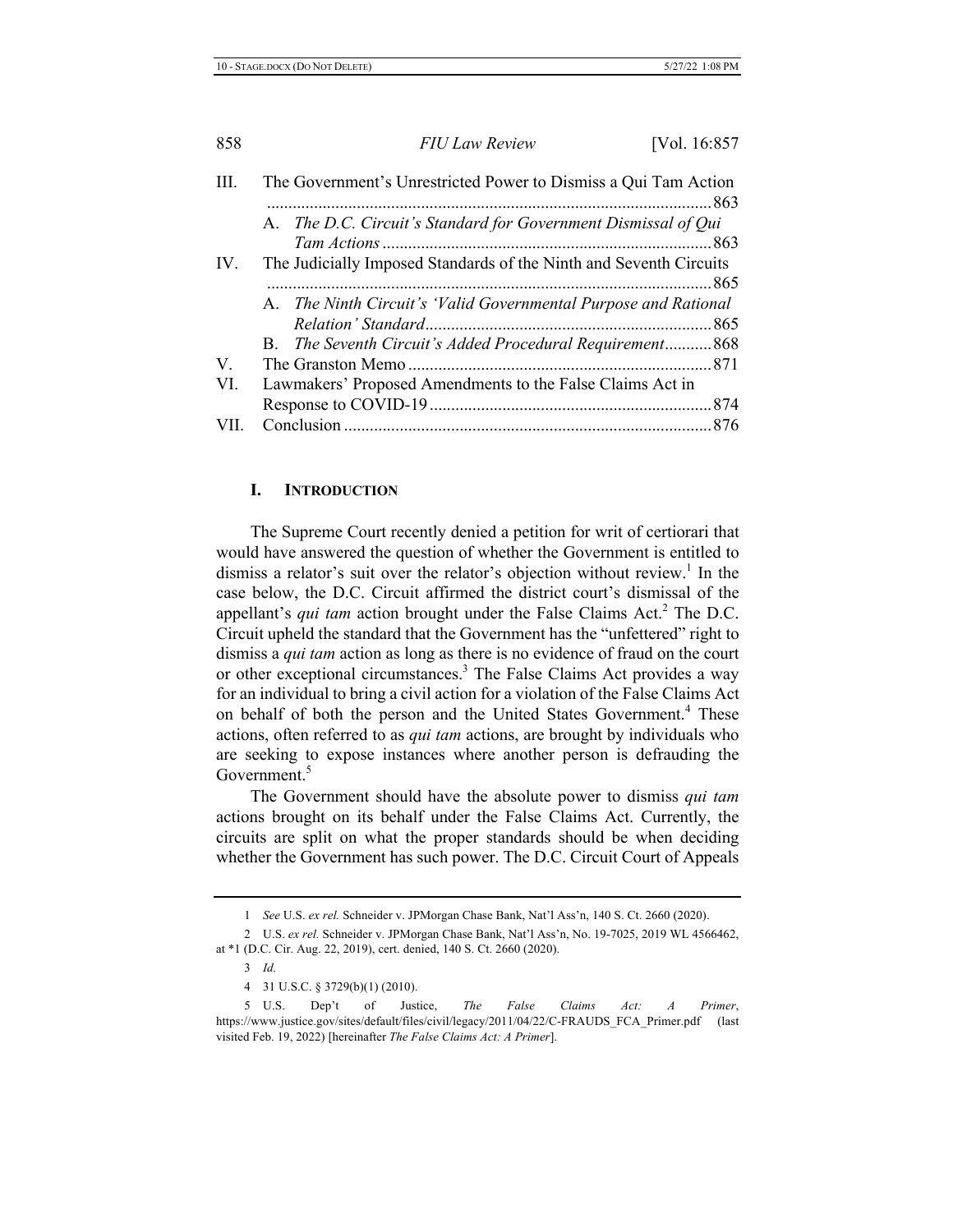has held that the Government has the absolute power to dismiss a qui tam action brought under the False Claims Act.<sup>6</sup> In contrast, the Ninth Circuit Court of Appeals has held that the Government must demonstrate a valid Governmental purpose and a rational relation between dismissal and accomplishment of such purpose.<sup>7</sup> Further, the Seventh Circuit Court of Appeals has required that the Government must first intervene as a party before the Government can exercise its power to dismiss the action despite the Tenth Circuit Court of Appeals' contrary precedent.<sup>8</sup>

In this paper, I will discuss why courts should follow the D.C. Circuit's lead and adopt the standard that the Government has the unrestricted power to dismiss *qui tam* actions brought under the False Claims Act so long as there is no fraud on the court or other similarly extreme circumstances. This paper will further address how the current circuits' standards differ and analyze the implications of each standard when applied.

#### **II.** BACKGROUND

# A. The False Claims Act

The False Claims Act was originally enacted in 1863 because Congress was concerned that suppliers of the Union Army would attempt to defraud the Army during the Civil War.<sup>9</sup> In 1863, a series of congressional investigations revealed that war-profiteering military contractors had billed the Federal Government for nonexistent or worthless goods, charged inflated prices for goods, and essentially robbed the Government.<sup>10</sup> In response, President Lincoln signed the False Claims Act into law, which provided that any person who knowingly submitted false claims to the Government was liable for double the Government's damages in addition to a penalty of \$2,000 for each individual false claim.<sup>11</sup> Since its enactment, the False Claims Act has been amended various times to, among other changes, increase the damages and penalties that may be awarded pursuant to its provisions.<sup>12</sup> Today, an individual who brings a successful claim may receive

<sup>6</sup> Swift v. United States, 318 F.3d 250, 252 (D.C. Cir. 2003).

<sup>7</sup> U.S. ex rel. Sequoia Orange Co. v. Baird-Neece Packing Corp., 151 F.3d 1139, 1147 (9th Cir. 1998).

<sup>8</sup> Compare United States ex. rel. CIMZNHCA, LLC v. UCB, Inc., 970 F.3d 835, 839 (7th Cir. 2020), with Ridenour v. Kaiser-Hill Co., 397 F.3d 925, 932 (10th Cir. 2005).

<sup>9</sup> The False Claims Act: A Primer, supra note 5.

<sup>10</sup> *CIMZNHCA, LLC, 970 F.3d at 839.* 

 $11$  *Id.*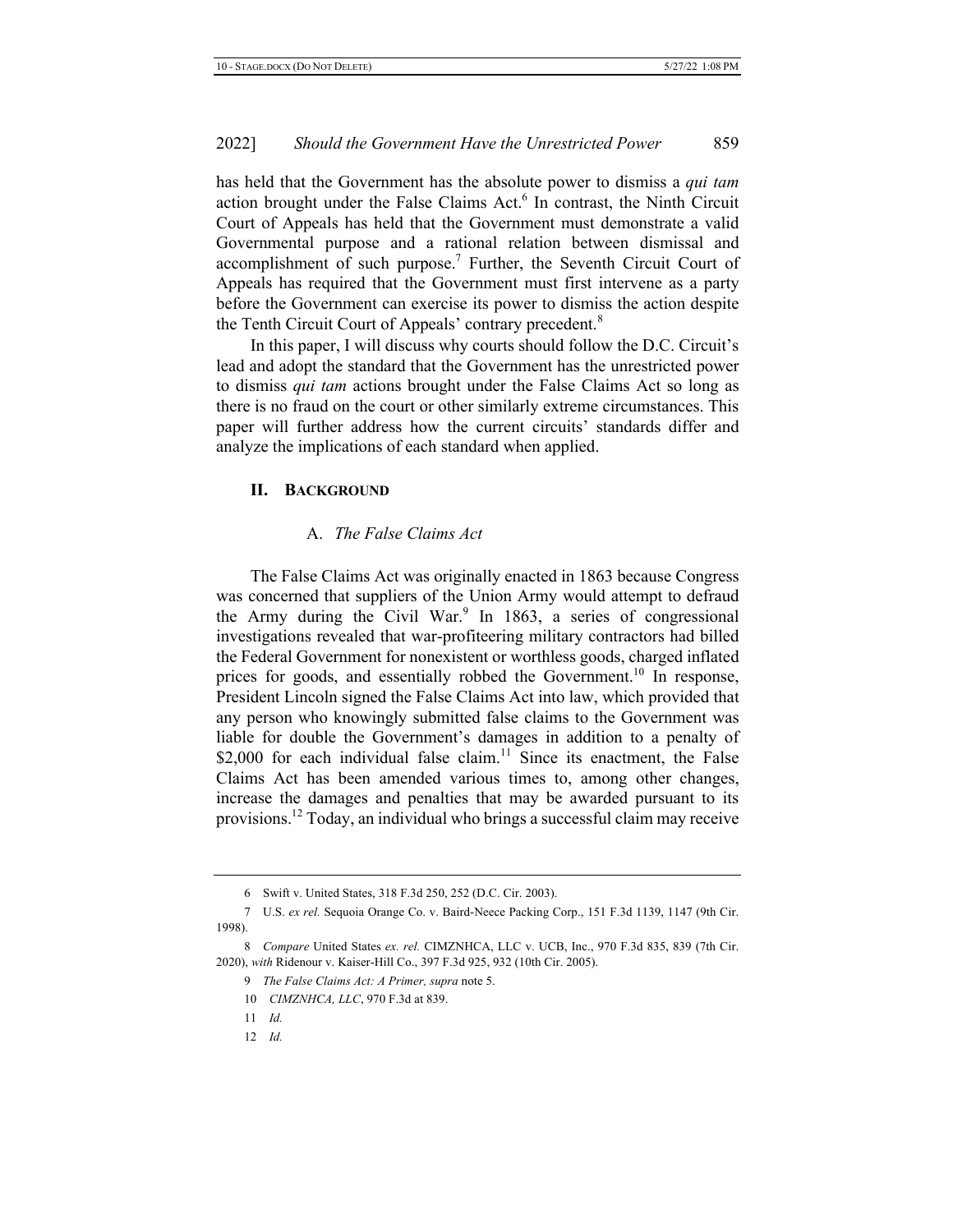up to thirty percent of the proceeds of the action or settlement.<sup>13</sup> Additionally, prior to 1986, if the Government intervened in the action, the relator could not participate from that point on.<sup>14</sup> However, after Congress amended the False Claims Act in 1986, the relator was granted the chance to participate even after Government intervention.<sup>15</sup>

An individual must knowingly submit a false claim to the Government to violate the False Claims Act.<sup>16</sup> "Knowingly" means that a person, with respect to the information, has actual knowledge of the information, acts in deliberate ignorance of the truth or falsity of the information, or acts in reckless disregard of the truth or falsity of the information and does not require proof of the person's specific intent to defraud.<sup>17</sup> The False Claims Act provides that a person may be held liable and, therefore, the False Claims Act does not subject a State, or a state agency, to liability in *qui tam* actions.<sup>18</sup> Additionally, a claim broadly constitutes any request or demand for money or property that is made to an agent of the United States or to an individual if the money or property is to be spent or used on the Government's behalf.<sup>19</sup> Such claims do not encompass requests for money or property that the Government has paid to an individual as compensation for Federal employment or as an income subsidy with no restrictions on that individual's use of the money.<sup>20</sup> Further, the False Claims Act does not apply to claims, records, or statements made under the Internal Revenue Code of 1986.<sup>21</sup>

#### **B.** A Brief History of Qui Tam Actions

The False Claims Act provides that a private party may file a civil action in the name of the Government to recover for legal wrongs committed against the United States.<sup>22</sup> This type of suit is known as a *qui tam* action, and the individual who brings the suit is referred to as a relator.<sup>23</sup> *Qui tam* laws originated in England, when the king relied on private citizens and private

- 20 31 U.S.C. § 3729(b)(2)(B).
- 21 31 U.S.C. § 3729(d).
- 22 31 U.S.C. § 3730(b)(1).
- 23 The False Claims Act: A Primer, supra note 5.

<sup>13</sup>  $31. U.S.C. § 3730(d)(2)$ .

<sup>14</sup> *CIMZNHCA, LLC, 970 F.3d at 841.* 

 $15$  *Id.* 

<sup>16</sup> The False Claims Act: A Primer, supra note 5.

<sup>17 31</sup> U.S.C.  $\S$  3729(b)(1).

<sup>18</sup> Stevens ex rel. Vt. Agency of Nat. Res. v. United States, 529 U.S. 765, 787-88 (2000).

<sup>19 31</sup> U.S.C. § 3729(b)(2).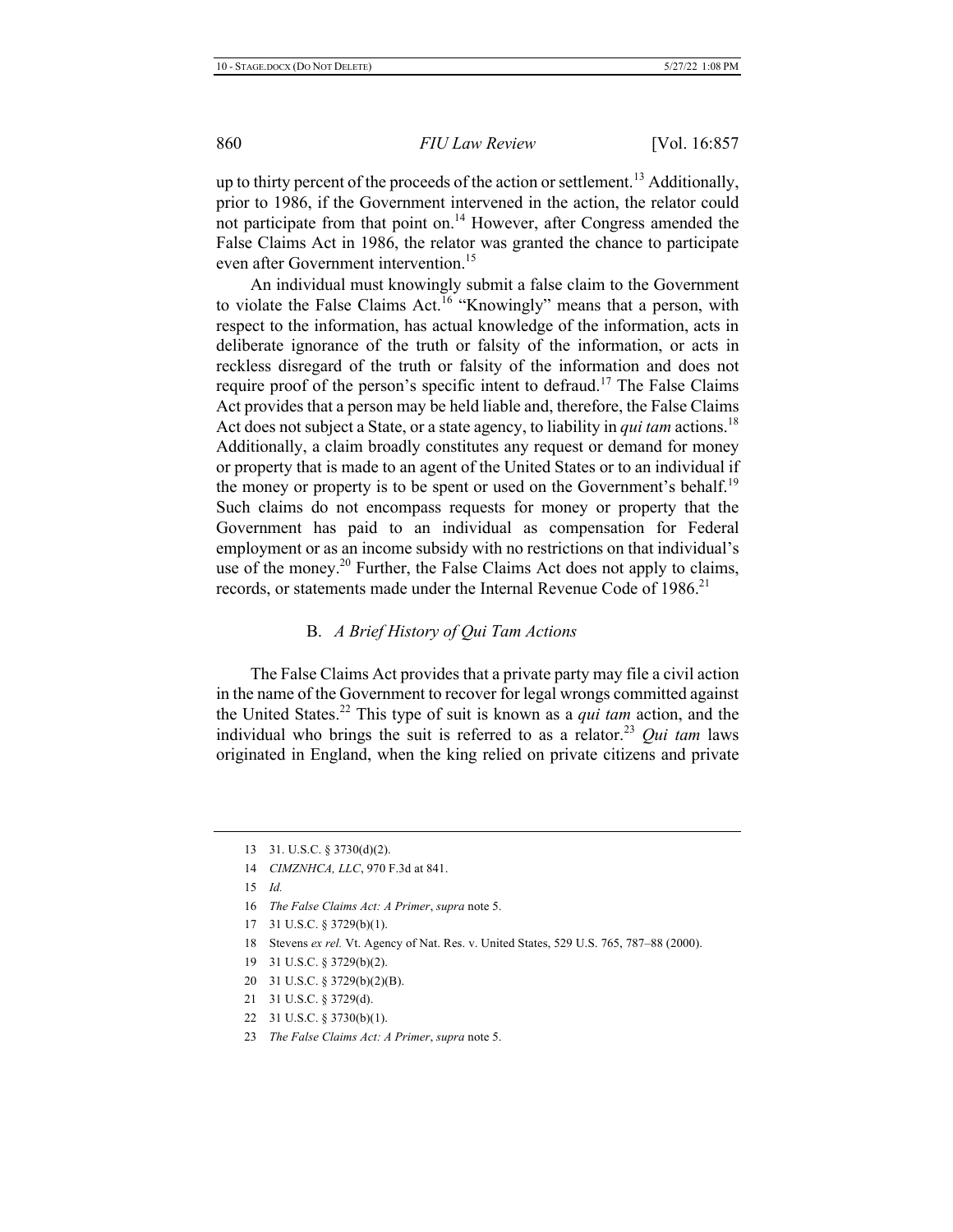prosecutors to bring *qui tam* actions and paid them a reward if they won.<sup>24</sup> *Qui tam*, which is a shortened Latin phrase, roughly translates to "he who brings an action for the king as well as for himself."<sup>25</sup> The False Claims Act provides the modern-day basis for this concept.<sup>26</sup>

Whistleblowing occurs when an employee alleges that his or her own company engaged in some wrongdoing or illegal conduct.<sup>27</sup> Employees who report such wrongdoing or illegal conduct are referred to as whistleblowers, and whistleblowers are protected by both federal and state laws.<sup>28</sup> In 1986, Congress added antiretaliation protections to the False Claims Act that entitle individuals who bring *qui tam* actions against their employer to reinstatement with seniority, double back pay, and additional compensation.<sup>29</sup> The False Claims Act provides that any employee shall be entitled to relief necessary to make that employee whole if that employee is discharged, threatened, harassed, or in any other manner discriminated against in the terms and conditions of employment because of lawful acts done by the employee in furtherance of an action under this section.<sup>30</sup> The section further provides that relief may include reinstatement with the same seniority status that employee would have had but for the discrimination, two times the amount of back pay, interest on the back pay, and compensation for other related damages.<sup>31</sup>

Once a *qui tam* action has been filed, a copy of the complaint and written disclosure of substantially all material evidence and information the person possesses must be given to the Government, and the complaint must remain under seal for at least sixty days.<sup>32</sup> During the sixty days, the Government must investigate the allegations in the complaint.<sup>33</sup> "The Government may elect to intervene and proceed with the action" after it receives the evidence and accompanying information.<sup>34</sup> Even if the Government elects to intervene, the individual may remain a party to the action.<sup>35</sup> However, the Government also has the option to decline to take over the action, and the individual who

<sup>24</sup> Phillips & Cohen LLP, *False Claims Act History*, http://www.phillipsandcohen.com/False-Claims-Act-History/ (last visited Feb. 19, 2022) [hereinafter False Claims Act History].

<sup>25</sup> Id.

<sup>26</sup> Id.

<sup>27</sup> Hillary J. Collyer, The Whistleblower, 19 No. 10 VA. EMP. L. LETTER 3 (2007) [hereinafter The  $Whistleblower$ ].

<sup>28</sup> Id.

<sup>29</sup> Id.

<sup>30 31</sup> U.S.C. § 3730(h)(1).

 $31$  *Id.* 

<sup>32 31</sup> U.S.C. § 3730(b)(2).

<sup>33</sup> The False Claims Act: A Primer, supra note 5.

<sup>34 31</sup> U.S.C. § 3730(b)(2).

<sup>35 31</sup> U.S.C.  $\S 3730(c)(1)$ .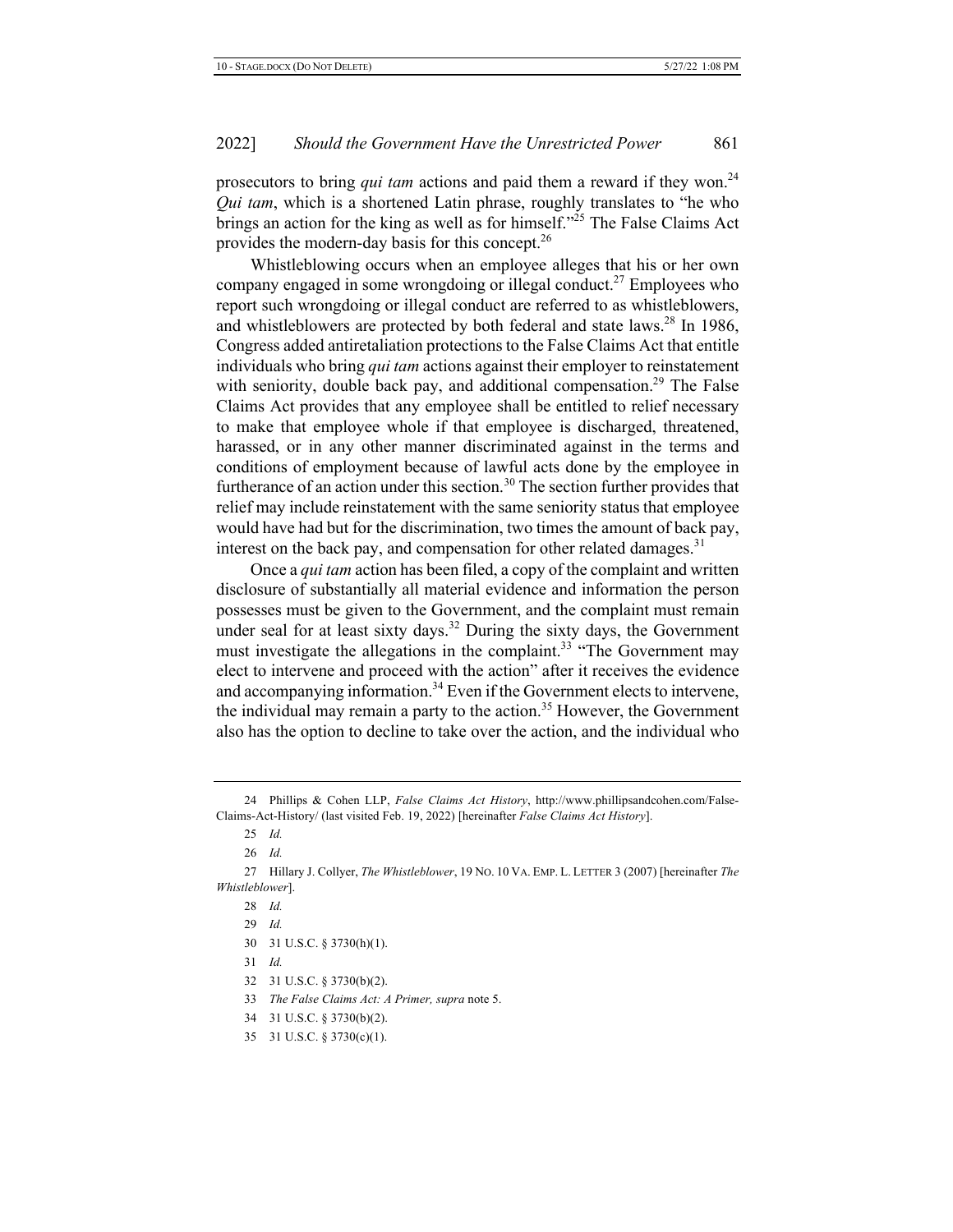brought the action would then have the right to conduct the action.<sup>36</sup> In *Vermont Agency of National Resources, a relator brought a qui tam action in* the United States District Court for the District of Vermont against the Vermont Agency of Natural Resources, his former employer.<sup>37</sup> The relator alleged that the Vermont Agency of Natural Resources had submitted false claims to the Environmental Protection Agency.<sup>38</sup> The United States initially declined to intervene in the action but later decided to intervene in support of the relator.<sup>39</sup>

If the Government does not intervene, the relator maintains control of the action.<sup>40</sup> However, the relator must obtain consent of the Government to settle or dismiss the *qui tam* action.<sup>41</sup> If the Government intervenes in a *qui tam* action, the Government has the primary responsibility for prosecuting the action.<sup>42</sup> The False Claims Act further provides that the Government may move to dismiss a relator's action despite the relator's objections if the relator has been notified by the Government of the motion, and the court has provided the relator with an opportunity for a hearing on the motion.<sup>43</sup>

Since 1986, the United States Government has accrued more than \$62 billion from settlements and judgments involving fraud and false claims against the Government.<sup>44</sup> During the 2019 fiscal year alone, the Department of Justice obtained over \$3 billion in settlements and judgments from these types of civil actions.<sup>45</sup> This marks the tenth consecutive year that this number has exceeded \$2 billion.<sup>46</sup> Assistant Attorney General Jody Hunt of the Department of Justice's Civil Division highlighted that the volume of settlements and judgments obtained "demonstrate the high priority this administration places on deterring fraud against the Government and ensuring that citizens' tax dollars are well spent."<sup>47</sup> Assistant Attorney General Hunt accredited the civil servants who aid in these important cases and report fraud.<sup>48</sup> Today, the False Claims Act helps to combat health care

- 41 31 U.S.C. § 3730(b)(1).
- 42 31 U.S.C. § 3730(c)(1).
- 43 31 U.S.C. § 3730(c)(2)(A).

44 U.S. DEP'T OF JUSTICE, JUSTICE DEPARTMENT RECOVERS OVER \$3 BILLION FROM FALSE CLAIMS ACT CASES IN FISCAL YEAR 2019 (2020), https://www.justice.gov/opa/pr/justice-departmentrecovers-over-3-billion-false-claims-act-cases-fiscal-year-2019.

- 46 Id.
- 47 *Id.*
- 48 Id.

<sup>36 31</sup> U.S.C. § 3730(b)(4)(B).

<sup>37</sup> Stevens ex rel. Vt. Agency of Nat. Res. v. United States, 529 U.S. 765, 770 (2000).

<sup>38</sup> Id.

<sup>39</sup> Id.

<sup>40 31</sup> U.S.C. §  $3730(c)(3)$ .

<sup>45</sup> *Id.*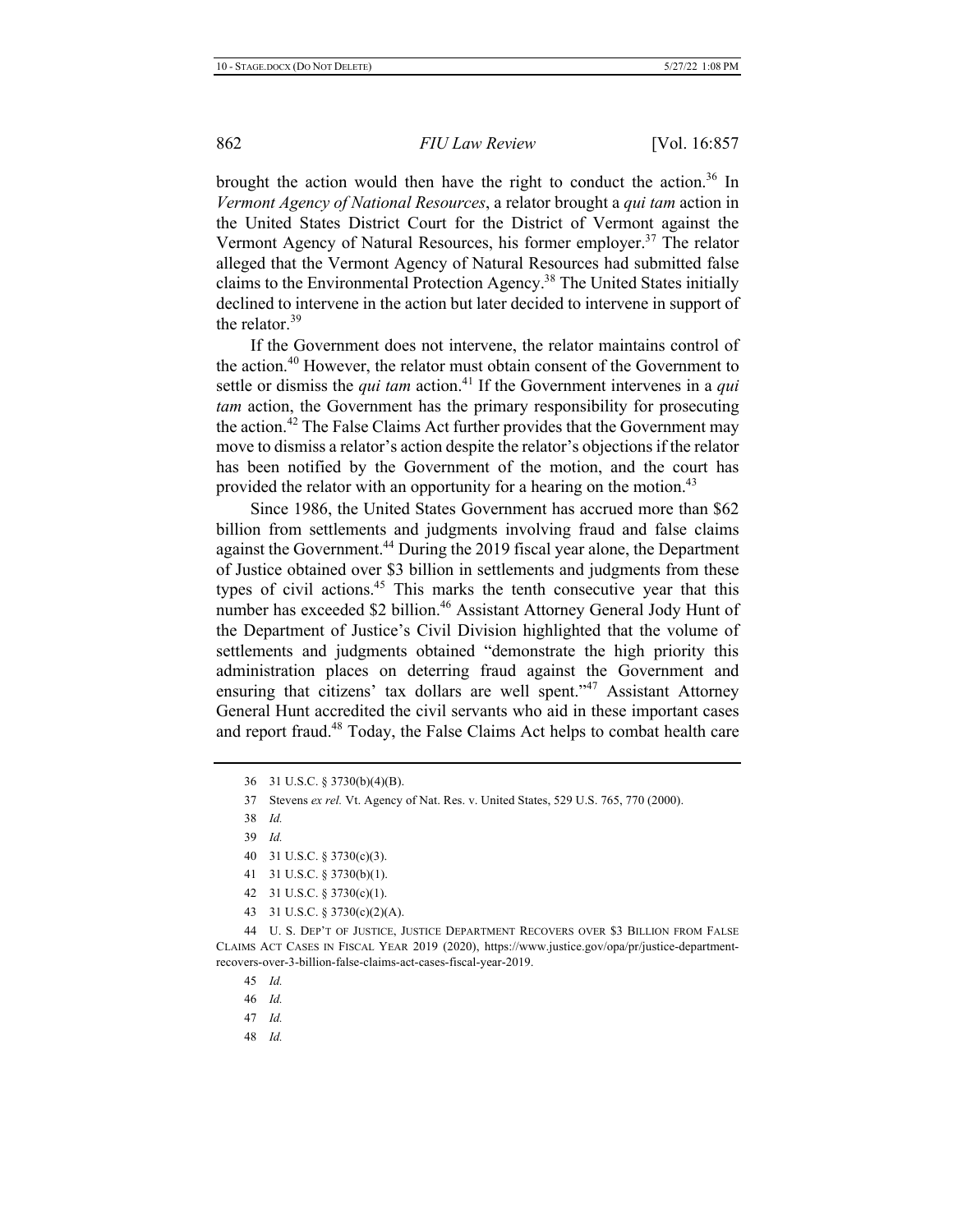fraud, prevent false claims for federal funds and property involving Government operations, and protect military, first responders, American businesses and workers, and other critical Government programs.<sup>49</sup>

# III. THE GOVERNMENT'S UNRESTRICTED POWER TO DISMISS A QUI TAM ACTION

# A. The D.C. Circuit's Standard for Government Dismissal of *Oui Tam Actions*

The D.C. Circuit Court of Appeals currently holds that the Government has the unrestricted power to dismiss *qui tam* actions brought pursuant to the False Claims Act.<sup>50</sup> In Swift, an employee of the Department of Justice appealed the dismissal of a *qui tam* action that she brought against one current employee and two former employees of the Justice Department's Office of Legal Counsel.<sup>51</sup> The relator alleged that they had conspired to defraud the Government and presented a false claim to the Government, which violated sections  $3729(a)(1)$ , (2), and (3) of the False Claims Act.<sup>52</sup> The Government, without intervening in the action, moved to dismiss the complaint and argued that the amount of money did not justify the expense of litigation.<sup>53</sup> After the district court held a hearing on the motion, the district court dismissed the claim, and the relator appealed.<sup>54</sup>

On appeal, the relator argued that the Government could not move to dismiss her claim without first intervening and that the Government neither investigated her claim nor justified its decision to dismiss her claim.<sup>55</sup> The D.C. Circuit held that the False Claims Act gives the Government an unfettered right to dismiss a *qui tam* action and the Government is not required to intervene to seek dismissal.<sup>56</sup> The D.C. Circuit reasoned that separation of power prevents judicial review of the Executive Branch's decision to dismiss the action and that the Government's decision not to prosecute is unreviewable.<sup>57</sup> The D.C. Circuit relied upon the Supreme Court's holding in *Heckler*, which emphasized that an agency's decision not

49 Id. 50 Swift v. United States, 318 F.3d 250, 252 (D.C. Cir. 2003). 51 *Id.* at 250. 52 *Id.* 53 *Id.* 54 *Id.* at 251. 55 *Id.*  $56$  *Id.* at  $251 - 52$ . 57 *Id.*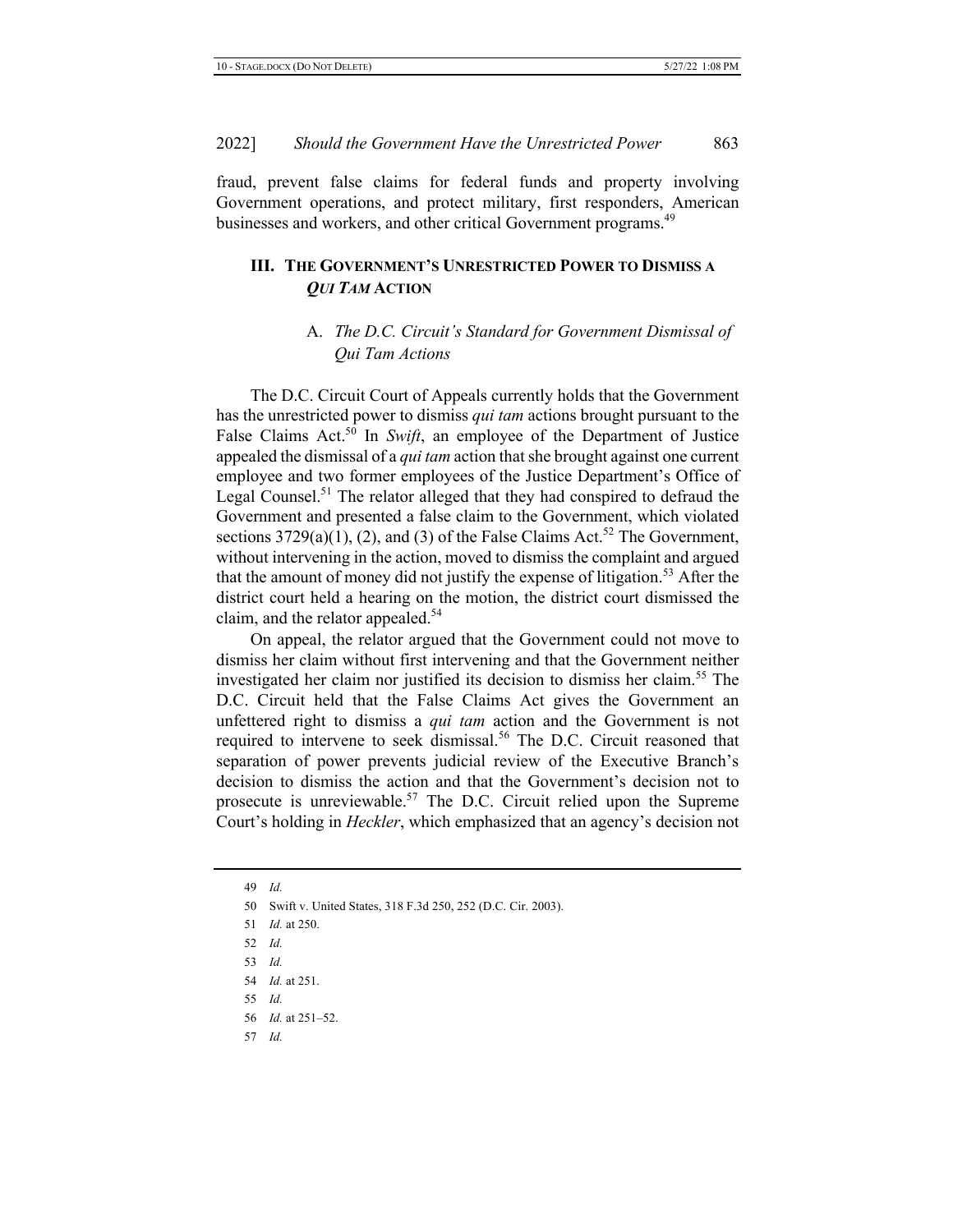to prosecute or enforce, whether in a civil or criminal manner, is generally within an agency's absolute discretion.<sup>58</sup> Additionally, the court explained that this standard is consistent with the Federal Rules of Civil Procedure because Rule 41 allows a plaintiff to dismiss a civil action without a court order.<sup>59</sup> The D.C. Circuit Court of Appeals did not create a judicially imposed standard that would require the Government to meet requirements that the statute does not impose itself. The circuit aligned its decision with the text of the statute and proper procedural requirements according to the Federal Rules of Civil Procedure.<sup>60</sup>

Further, the D.C. Circuit Court of Appeals explained that although the Government's discretion to dismiss an action it has already brought may not be absolute, courts must still presume that the Executive is acting rationally and in good faith.<sup>61</sup> The Constitution mandates that the Executive branch take care that the laws be faithfully executed, which necessarily incorporates a good-faith requirement.<sup>62</sup> The plain language of the False Claims Act does not set out substantive priorities that must be met for the Government to dismiss a *qui tam* action, and the statute does not incorporate any other specific language that attempts to restrict the Government's power to do so.<sup>63</sup> The D.C. Circuit Court of Appeals emphasized this point because when Department of Justice attorneys move to dismiss *qui tam* actions, their decisions must be treated the way that the Constitution mandates. Federal courts must keep in mind the good-faith requirement that the Executive Branch abides by.

Following the *Swift* decision, the D.C. Circuit Court of Appeals upheld this standard of dismissal in another case involving the dismissal of a *qui tam* action. In *Hoyte*, a former employee of American National Red Cross appealed the district court's dismissal of her *qui tam* action.<sup>64</sup> The D.C. Circuit Court of Appeals affirmed the district court's dismissal of the action because the Government has the "virtually 'unfettered' discretion" to dismiss a *qui tam* action.<sup>65</sup> The court upheld the dismissal and rejected the notion that the court routinely reviews the Government's decision to dismiss a qui tam

65 *Id.* at 65.

<sup>58</sup> *Id.* (citing Heckler v. Chaney, 470 U.S. 821, 831 (1985)); see also Newman v. United States, 382 F.2d 479, 480 (D.C. Cir. 1967) (emphasizing the importance of the Executive's discretion when making the decision to dismiss a proceeding).

<sup>59</sup> *Swift*, 318 F.3d at 252; see also Fed. R. Civ. P. 41(a)(1)(A).

<sup>60</sup> Swift, 318 F.3d at 252.

<sup>61</sup> *Id.* at 253.

<sup>62</sup> U.S. CONST. art. II,  $§$  3.

<sup>63</sup> *Swift*, 318 F.3d at 253.

<sup>64</sup> Hoyte ex rel. U.S. v. Am. Nat'l Red Cross, 518 F.3d 61, 63-64 (D.C. Cir. 2008).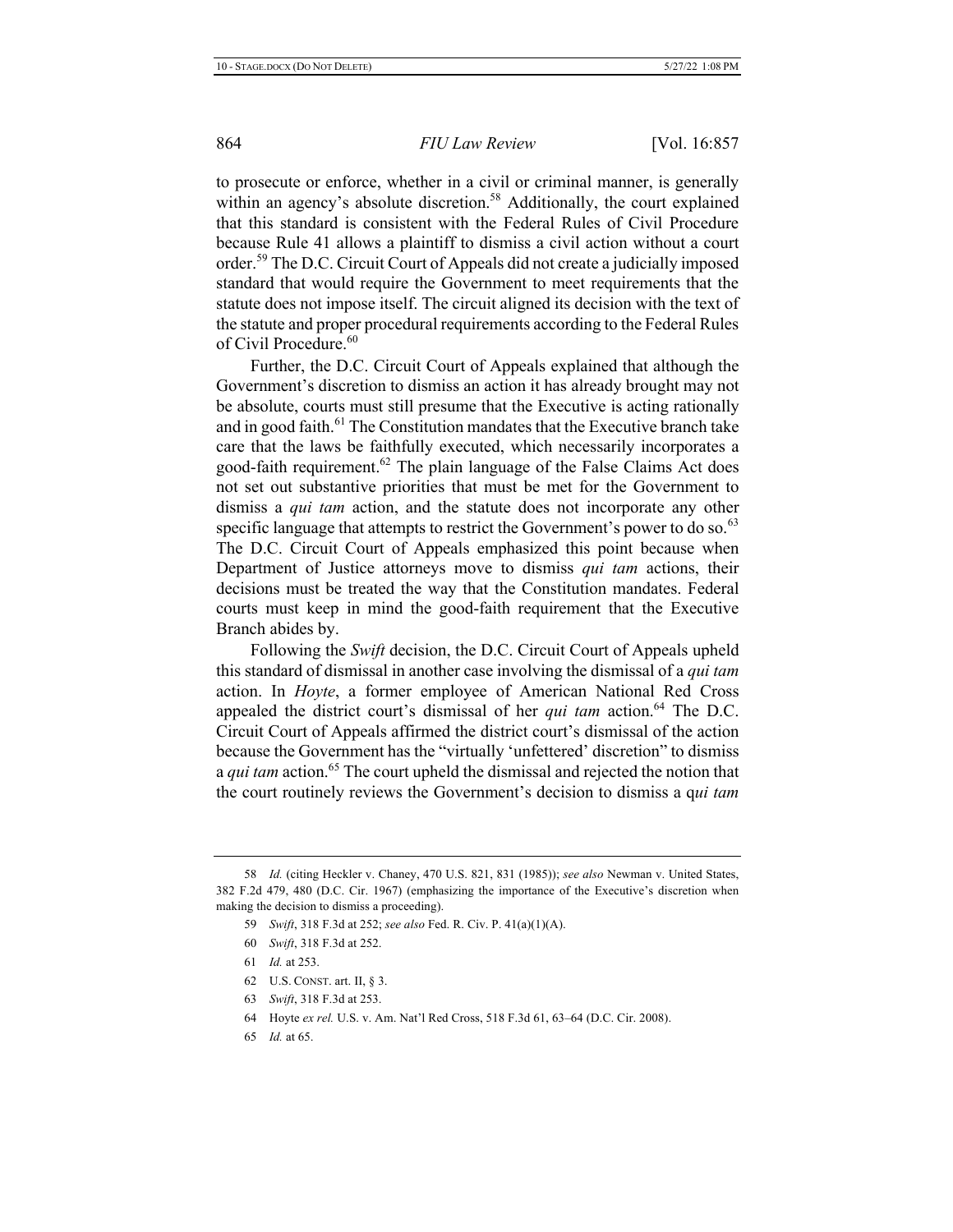action.<sup>66</sup> Further, the Court explained that unless rare exceptional circumstances are present, such as evidence of fraud on the court, the court should not depart from the usual deference owed to the Government.<sup>67</sup> The court concluded that the statutory requirements of the False Claims Act were met because the court held a hearing that afforded the relator the opportunity to convince the Government not to dismiss the action.<sup>68</sup>

# IV. THE JUDICIALLY IMPOSED STANDARDS OF THE NINTH AND **SEVENTH CIRCUITS**

# A. The Ninth Circuit's 'Valid Governmental Purpose and **Rational Relation' Standard**

Unlike the D.C. Circuit Court of Appeals, the Ninth Circuit Court of Appeals has imposed certain standards that must be met before the Government may dismiss a *qui tam* action. In Sequoia Orange, a fruit processor and an orange grower appealed the district court's dismissal of their *qui tam* action brought under the False Claims Act.<sup>69</sup> The relators alleged that various citrus industry growers and packinghouses violated the orange and lemon marketing orders promulgated by the Secretary of Agriculture pursuant to the Agricultural Marketing Agreement Act of 1937.<sup>70</sup> The district court, after a four-day evidentiary hearing, dismissed the relators' claims because the Government sought dismissal for legitimate Government purposes, and the reasons offered by the Government were rationally related to such purposes.<sup>71</sup> The relators appealed the district court's dismissal and argued that the Government could not dismiss the action unless their claim lacked merit.<sup>72</sup> The Ninth Circuit Court of Appeals upheld the district court's dismissal and adopted the following two-step analysis to determine whether dismissal was justified: (1) identification of a valid Government purpose; and  $(2)$  a rational relation between dismissal and accomplishment of such purpose. $^{73}$ 

The Ninth Circuit Court of Appeals explained that, although the False Claims Act itself does not create a particular standard, its two-prong test is

73 *Id.* at 1145.

<sup>66</sup> Id.

<sup>67</sup> *Id.* 

<sup>68</sup> Id.

<sup>69</sup> U.S. ex rel. Sequoia Orange Co. v. Baird-Neece Packing Corp., 151 F.3d 1139, 1141-43 (9th Cir. 1998).

<sup>70</sup> *Id.* at 1142.

<sup>71</sup> *Id.* at 1143.

<sup>72</sup> *Id.*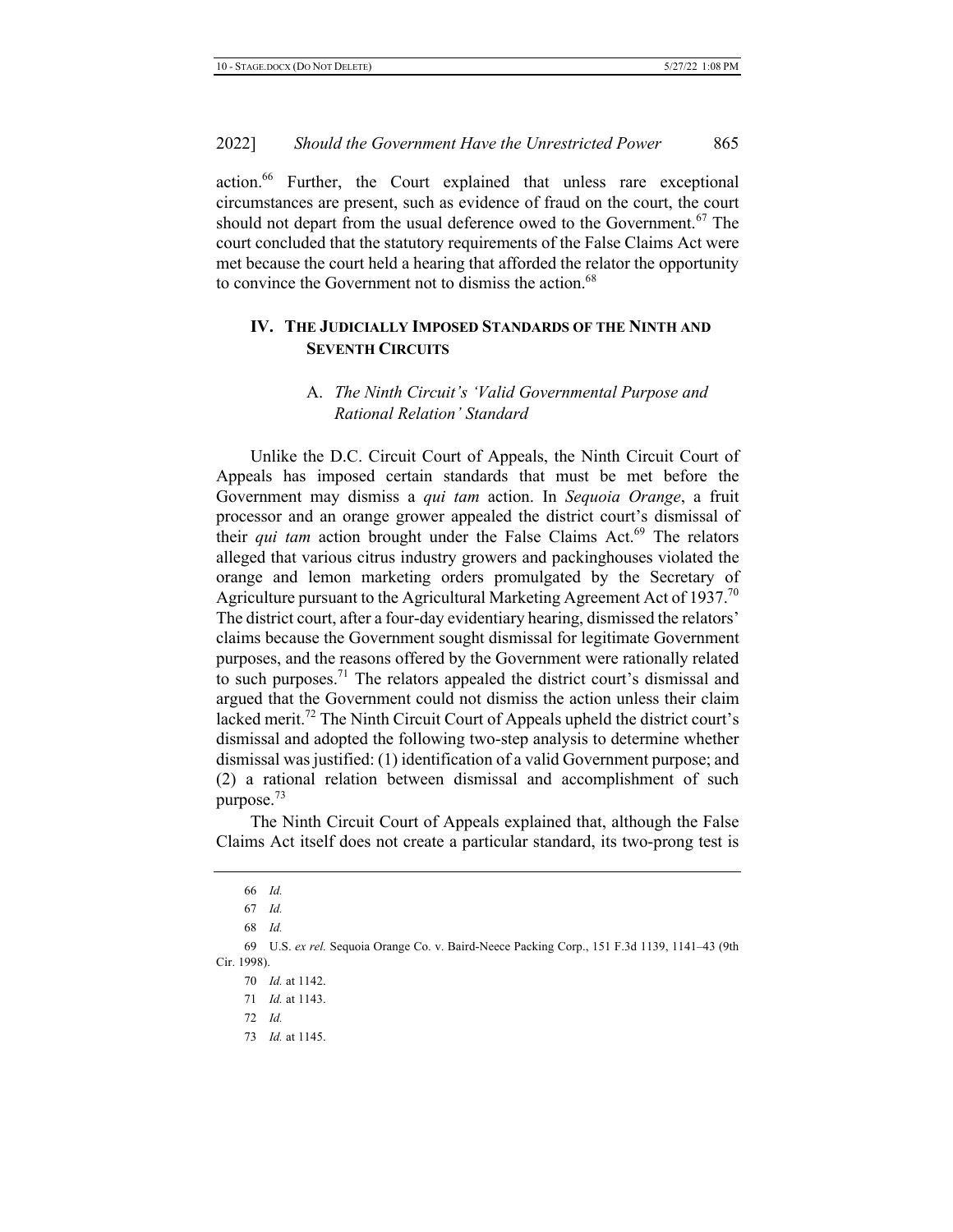supported by the Senate Report to the False Claims Amendments Act of 1986.<sup>74</sup> The Senate Report to the False Claims Amendments Act of 1986 provides that Section 3730(c)(1) of the False Claims Act gives *qui tam* plaintiffs a more direct role in acting as a check that the Government does not drop the false claims without a legitimate reason.<sup>75</sup> Additionally, the relator is allowed to formally object to any motions to dismiss or proposed settlements between the Government and the defendant.<sup>76</sup> The Ninth Circuit Court of Appeals further explained that the two-step test effectively avoids any potential separation of powers issues.<sup>77</sup> The court explained that the twostep test respects the Executive Branch's prosecutorial authority because it requires no greater justification for the dismissal than that required by the Constitution.<sup>78</sup> Although the Ninth Circuit Court of Appeals justifies its standard by stating that it requires no greater justification than the Constitution, the circuit admits that it does require greater justification than the False Claims Act itself. The circuit relies on the False Claims Act Amendments, but those amendments do not impose a two-step analysis or standard on the Government's decision to move to dismiss.

The Ninth Circuit Court of Appeals has stood behind this type of judicial involvement in the past involving similar claims. In *Kelly*, the Boeing Company appealed the district court's denial of its motion to dismiss a *qui*  $tan$  action brought against Boeing alleging that Boeing fraudulently charged the United States.<sup>79</sup> The Ninth Circuit affirmed the district court's denial of the motion to dismiss.<sup>80</sup> The court reasoned that judicial involvement authorized by the False Claims Act does not offend the separation of powers principle.<sup>81</sup> Further, the court pointed out that "ample precedent exists for judicial oversight of the Government's decision to dismiss a *qui tam* action."<sup>82</sup> The Ninth Circuit Court of Appeals explained that courts do possess a certain degree of judicial authority to determine whether the Government had demonstrated good cause to take over a case prosecuted in the name of the United States.<sup>83</sup> The court acknowledged that while this authority may affect the Government's prosecutorial discretion to some degree, it does not amount to a power great enough to supervise the conduct

- 76 S. REP. No. 99-345, at 26 (1986), as reprinted in 1986 U.S.C.C.A.N. 5266, 5291.
- 77 Sequoia Orange Co., 151 F.3d at 1145.
- 78 *Id.* at 1145–46.
- 79 U.S. ex rel. Kelly v. Boeing Co., 9 F.3d 743, 745 (9th Cir. 1993).
- 80 Id.
- 81 *Id.* at 756.
- 82 Id.
- 83 *Id.*

<sup>74</sup> Id.

<sup>75</sup> S. REP. No. 99-345, at 26 (1986), as reprinted in 1986 U.S.C.C.A.N. 5266, 5290-91.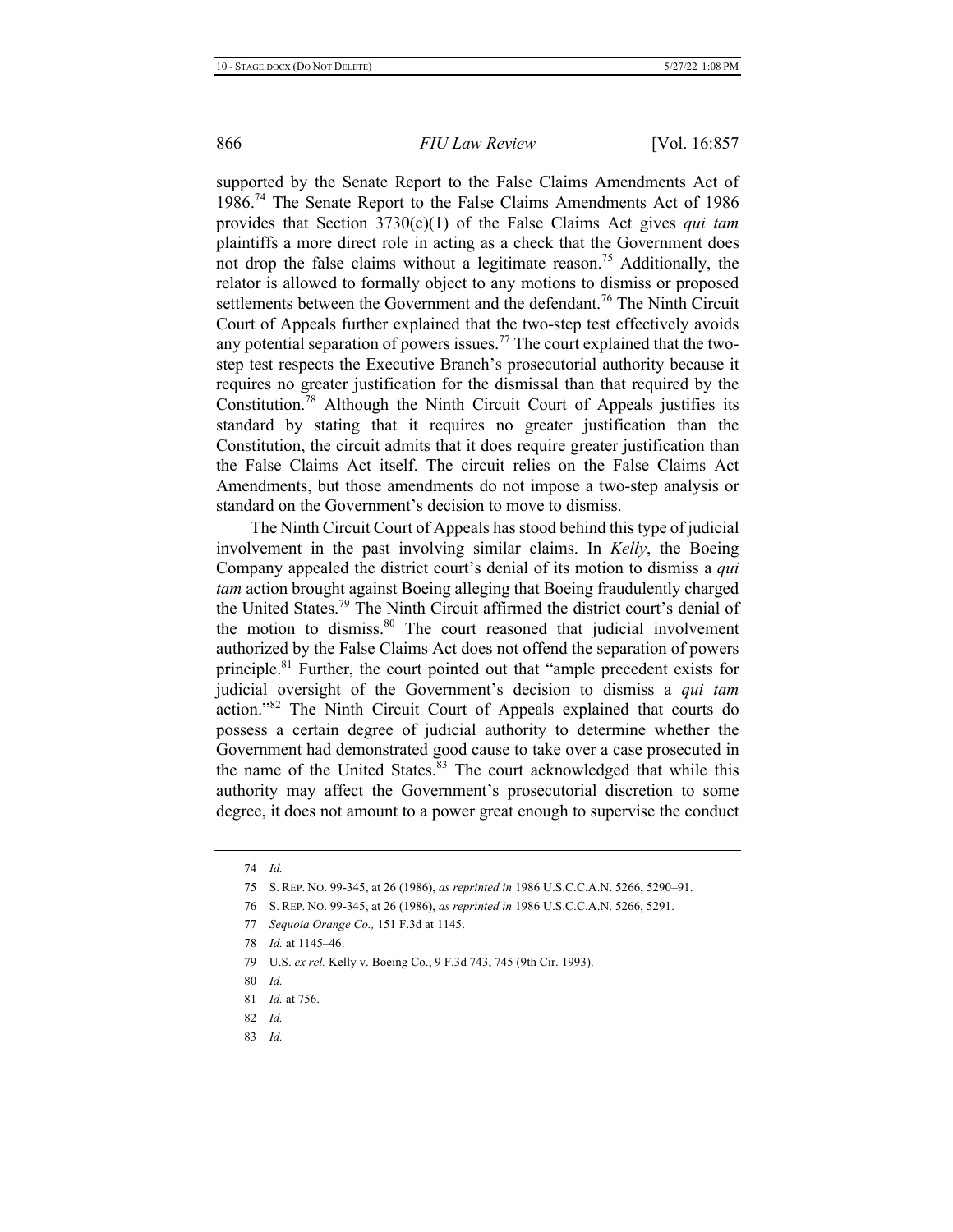of the Attorney General or a relator.<sup>84</sup> The Ninth Circuit Court of Appeals relies heavily upon the Supreme Court's decision in *Morrison* as its boundary for exactly how far this judicial authority extends.<sup>85</sup>

In *Morrison*, the Supreme Court held that the Constitution permits Congress to vest power in a special federal court to decide whom to appoint to the office of independent counsel and a variety of other functions that require the exercise of some judgment and discretion.<sup>86</sup> The Court also acknowledged that the special court's powers were not a significant judicial encroachment on executive authority even though they were not typically judicial powers.<sup>87</sup> The Ninth Circuit Court of Appeals believes that, in light of the Supreme Court's decision in *Morrison*, it is not dispositive that no exact equivalent exists for the exercise of judicial authority.<sup>88</sup> The Ninth Circuit Court of Appeals fails to recognize that unlike the situation in *Morrison*, here, the False Claims Act does not confer power to a special federal court to give it more control over the decisions of the Executive branch.<sup>89</sup> Accordingly, the Ninth Circuit Court of Appeals' application of the Supreme Court's decision is overreaching and does, in fact, encroach upon executive authority.

In a more recent decision, the Ninth Circuit employed a strict application of the test created in *Sequoia Orange*.<sup>90</sup> In *Thrower*, a relator brought a *qui tam* action against a mortgage lender.<sup>91</sup> The relator alleged that the mortgage lender certified loans for Federal Housing Administration insurance even though the loans did not actually meet the Government's requirements.<sup>92</sup> The Government declined to intervene and filed a motion to dismiss the action, but the district court denied the motion because the Government failed to meet its burden to demonstrate a valid Governmental purpose related to the dismissal and because it failed to fully investigate the allegations in the action.<sup>93</sup> The Government thereafter appealed the district court's decision, but the court did not find sufficient grounds to reverse the denial of the Government's motion to dismiss.<sup>94</sup> The Government sought dismissal to avoid burdensome discovery expenses that the Government did not think

- 86 Morrison v. Olson, 487 U.S. 654, 696-97 (1988).
- 87 *Id.* at 682.
- 88 *Kelly*, 9 F.3d at 756.
- 89 *Id.* at 754–55.

- 91  $Id$ , at 1000-01.
- 92 *Id.* at 1001.
- 93 *Id.* at 1000.
- 94 *Id.* at 1008.

<sup>84</sup> Id. 85 *Id.* at 757.

<sup>90</sup> Thrower ex rel. U.S. v. United States, 968 F.3d 996, 1001 (9th Cir. 2020).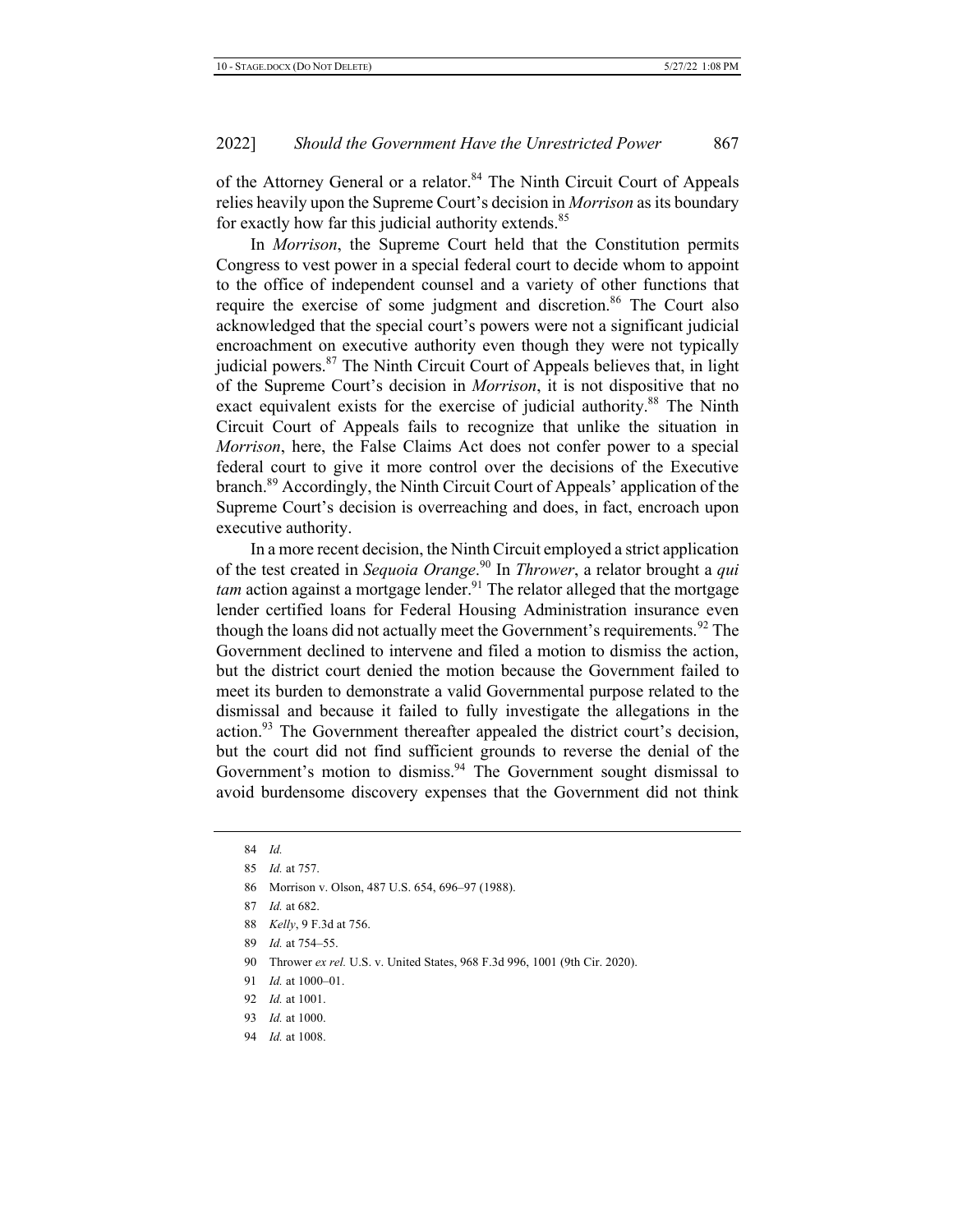would ultimately be worth the cost, which the court regarded as a legitimate reason for moving to dismiss.<sup>95</sup> Despite the Government's demonstration of legitimate reasons for dismissal, the court did not find the interest important enough to expand the scope of the collateral order doctrine.<sup>96</sup>

The court further explained that the Ninth Circuit Court of Appeals' previous decisions addressing the motion to dismiss procedures of the False Claims Act clearly demonstrate that the Government's interests in such action are qualified.<sup>97</sup> The court went as far as saying that the *Sequoia Orange* test, which requires the Government to make an adequate showing to justify dismissal, essentially implies that there are circumstances where a False Claims Act case may proceed over the Government's objection.<sup>98</sup> Additionally, the court pointed out that in cases where the Government chooses not to intervene as a party, the Government's rights are especially limited.<sup>99</sup> The court emphasized the language of the statute, which provides where the Government declines to intervene, the relator has the right to conduct the action.<sup>100</sup> In furtherance of this view, the court referenced its earlier decision in *Killingsworth*.<sup>101</sup> In *Killingsworth*, the Ninth Circuit found that Congress intended to place full responsibility for False Claims Act litigation on private parties, absent intervention by the Government.<sup>102</sup> In light of the Killingsworth holding, the court in Academy Mortgage comfortably concluded that the district court's denial of Government's motion to dismiss did not force the Government to actively prosecute an action against its will.<sup>103</sup> Although the circuit court's decision in Thrower concluded that it did not force the Government to prosecute an action against its will, the circuit court did not address the inevitable fact that the Government would likely be obligated to participate at some point in discovery or other stages of the proceeding.

# **B.** *The Seventh Circuit's Added Procedural Requirement*

Although the Seventh Circuit Court of Appeals does not go as far as imposing a judicial standard on whether the Government may dismiss a qui *tam* action, the Seventh Circuit does impose a procedural requirement. In

95 Id. 96 Id. 97 *Id.* at 1007. 98 Id. 99 *Id.* at 1008.  $100$  *Id.*  $101$  *Id.* 102 U.S. ex rel. Killingsworth v. Northrop Corp., 25 F.3d 715, 722 (9th Cir. 1994). 103 Thrower, 968 F.3d at 1008.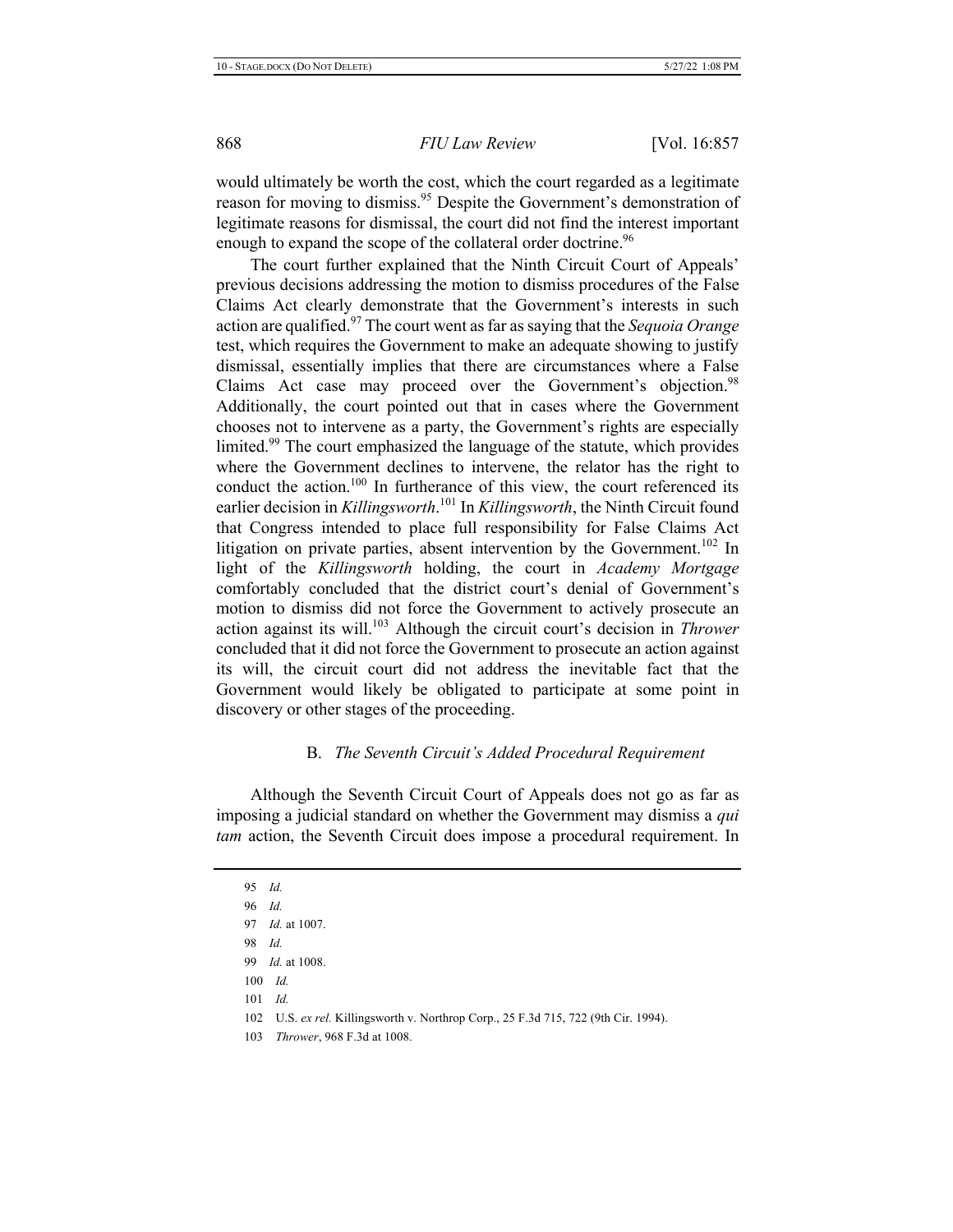*CIMZNHCA, LLC,* the Government appealed the district court's denial of its motion to dismiss a *qui tam* action.<sup>104</sup> The relator brought the action alleging that the defendants illegally bribed physicians to prescribe or recommend certain medications.<sup>105</sup> The Government chose not to intervene as a plaintiff in the action and decided to move to dismiss the action.<sup>106</sup> The district court denied the Government's motion to dismiss the action because the Government's decision to dismiss was not rationally related to a valid Governmental purpose.<sup>107</sup> The Seventh Circuit reversed the district court's decision with instructions to dismiss the action but added the procedural requirement that the Government must intervene as a party before moving to dismiss the action. $108$ 

First, the Seventh Circuit Court of Appeals held that the False Claims Act required the Government to intervene before it could exercise the right to move to dismiss the action.<sup>109</sup> The court justified this decision based on both the text and structure of the statute itself.<sup>110</sup> Section 3730(c) of the False Claims Act provides for the rights of parties to *qui tam* actions, and the Government is not a party to the action unless it intervenes.<sup>111</sup> The Seventh Circuit upheld this requirement despite the Tenth Circuit Court of Appeals' decision in *Ridenour*, which held the exact opposite.<sup>112</sup> The Tenth Circuit Court of Appeals found that the False Claims Act does not require the Government to intervene for good cause as a party in a *qui tam* action before moving to dismiss.<sup>113</sup> The Tenth Circuit reasoned that a plain reading of the statute does not impose such a requirement, canons of statutory construction do not support that result, and reading such a requirement into the statute would leave the False Claims Act constitutionally weak.<sup>114</sup> The Seventh Circuit rejected the Tenth Circuit's reasoning and held that the constitutional doubt canon does not mean that any reading of a statute not expressly banned must be adopted if it will alleviate the executive of a burden that the judiciary decides, absent any analysis, to be unnecessary.<sup>115</sup> The Seventh Circuit concluded that including dismissal in the list of powers reclaimable by the

104 U.S. ex rel. CIMZNHCA, LLC v. UCB, Inc., 970 F.3d 835, 840 (7th Cir. 2020). 105 *Id.* at 839–40. 106 *Id.* at 840.  $107$  *Id.* 108 *Id.* at 840, 844. 109 *Id.* at 844.  $110$  *Id.*  $111$  *Id.* 112 *Id.* at 846. 113 Ridenour v. Kaiser-Hill Co., 397 F.3d 925, 934-35 (10th Cir. 2005).

- 114 *Id.* at 933-34.
- 115 U.S. ex rel. CIMZNHCA, LLC v. UCB, Inc., 970 F.3d 835, 846 (7th Cir. 2020).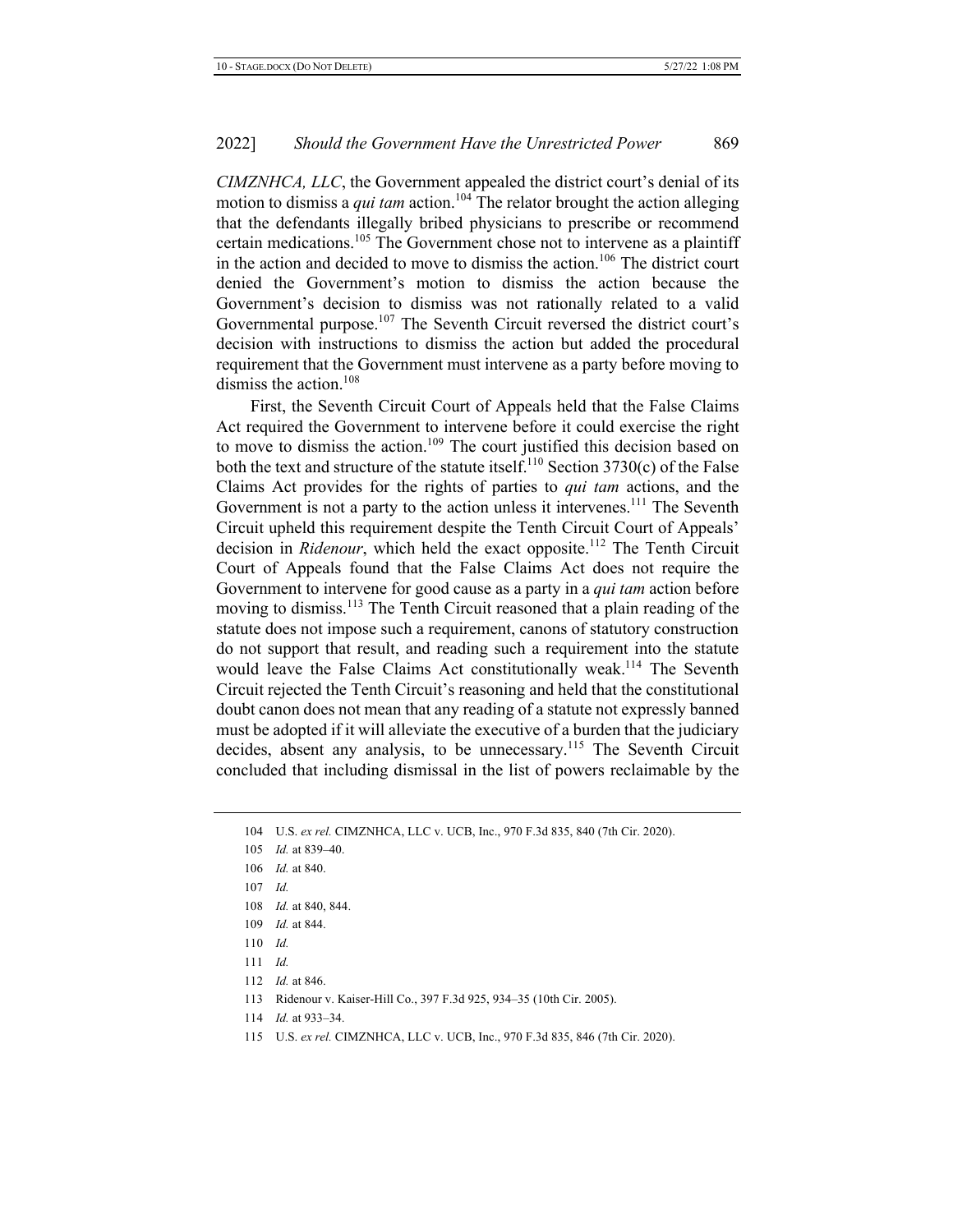Government only for good cause does not create a marginal risk of unconstitutionality.<sup>116</sup>

Second, the Seventh Circuit held that the standard for the dismissal of the *qui tam* action is governed by the Federal Rules of Civil Procedure, subject to any additional specific limitations proscribed by the False Claims Act and any relevant constraints on executive conduct in general.<sup>117</sup> In the case at issue, the court found that no further substantive limits apply, so the only necessary source of analysis is the Federal Rules of Civil Procedure.<sup>118</sup> The Federal Rules of Civil Procedure provide that a "plaintiff may dismiss" an action without a court order by filing a notice of dismissal before the opposing party serves either an answer or a motion for summary judgment."<sup>119</sup> The court highlighted that this is an absolute right of the plaintiff.<sup>120</sup> In *Marques*, the Seventh Circuit explained that an individual does not need to provide any reason to dismiss a suit.<sup>121</sup> Under the False Claims Act, the Government may dismiss the action over the objections of the relator if the relator has been notified by the Government of the filing of the motion and the court has provided the person with an opportunity for a hearing on the motion.<sup>122</sup> The Seventh Circuit pointed out that "this procedural limit is the only authorized statutory deviation from Rule  $41.^{123}$  The court determined that because the relator received notice and took its opportunity to be heard, the case should have ended there.<sup>124</sup>

The Seventh Circuit emphasized that its interpretation of section 3730(c) of the False Claims Act does not render its process pointless.<sup>125</sup> The court explained that its interpretation simply means that there are circumstances where the relator will simply not have a substantive case to make at the hearing to which the statute entitled it.<sup>126</sup> Further, the Seventh Circuit highlighted that the risk of the hearing serving little purpose does not justify imposing the two-step test adopted by the Ninth Circuit.<sup>127</sup> The court emphasized that if Congress intended to require some additional

118 Id.

- 126 Id.
- $127$  *Id.*

<sup>116</sup> *Id.* at 848.

<sup>117</sup> *Id.* at 849.

<sup>119</sup> FED. R. CIV. P.  $41(a)(1)(A)(i)$ .

<sup>120</sup> *CIMZNHCA, LLC*, 970 F.3d at 849; see Marques v. Fed. Rsrv. Bank of Chi., 286 F.3d 1014, 1017 (7th Cir. 2002).

<sup>121</sup> *Marques*, 286 F.3d at 1017.

<sup>122</sup> False Claims Act, 31 U.S.C. § 3730(c)(2)(A) (2010).

<sup>123</sup> *CIMZNHCA, LLC, 970 F.3d at 850.* 

<sup>125</sup> *Id.* at 853.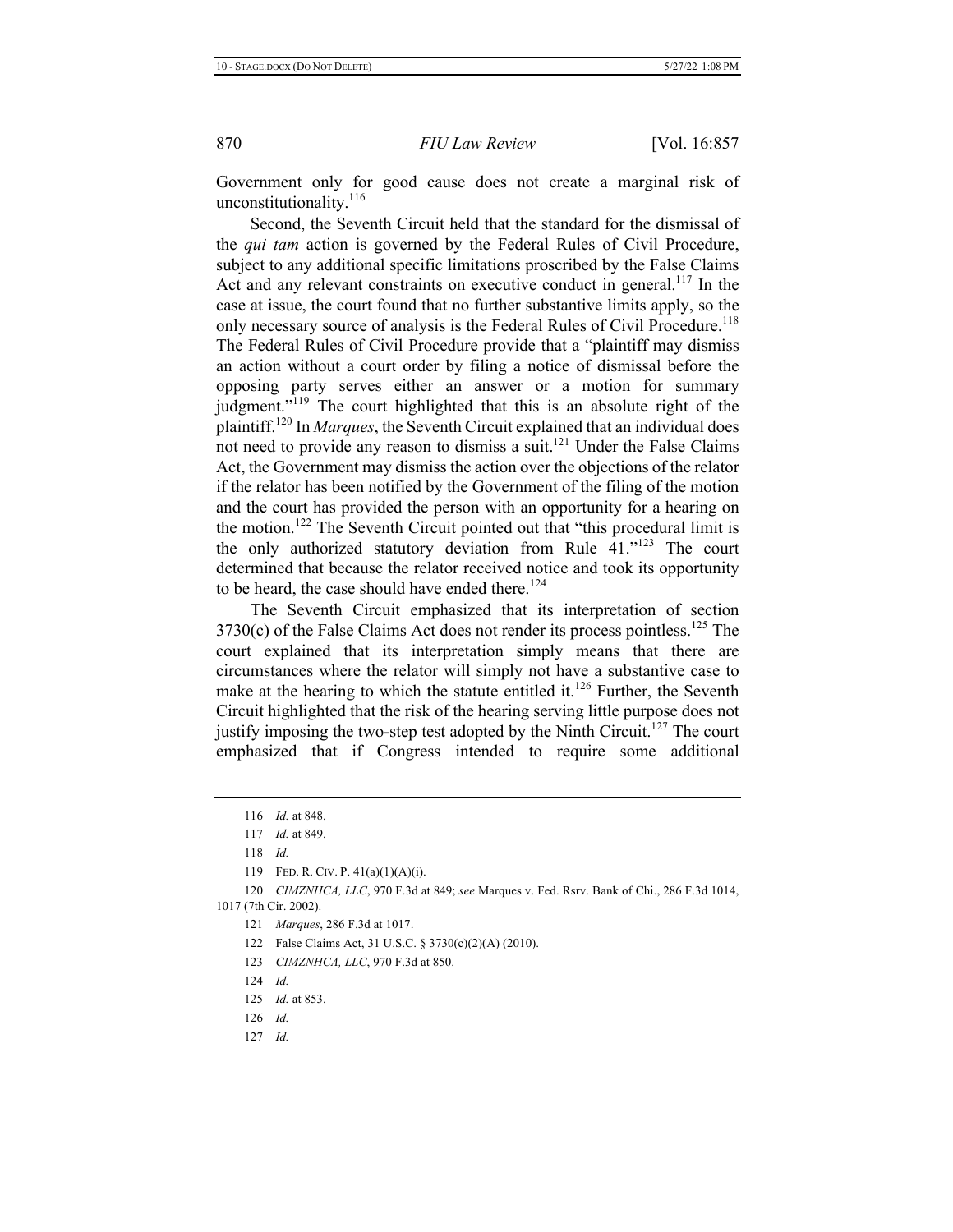constitutional minimum of fairness, reasonableness, or adequacy of the Government's decision to dismiss a *qui tam* action, Congress must say so.<sup>128</sup>

In a more recent decision, a district court within the Seventh Circuit again acknowledged the circuit split regarding the standard of review that judges should employ when deciding on motions to dismiss under the False Claims Act.<sup>129</sup> In Suarez, the district court references the False Claims Act and acknowledges that the statute itself does not provide a standard.<sup>130</sup> The court further explains that the Seventh Circuit declined to follow the Ninth Circuit's test that examines whether there is a rational relationship between dismissal and accomplishing a valid Governmental purpose.<sup>131</sup> Even though the Seventh Circuit Court of Appeals declined to follow the Ninth Circuit's two-step analysis, the Seventh Circuit still imposes an unnecessary procedural standard. The Seventh Circuit reads the False Claims Act as though it leaves a gap regarding the procedural requirement to intervene as a party, rather than reading it to eliminate such procedural requirement.

#### **V.** THE GRANSTON MEMO

In January of 2018, Michael Granston, Deputy Assistant Attorney General in the Civil Division of the United States Department of Justice, wrote a memorandum (the "Granston Memo") that addressed the factors for evaluating dismissal of *qui tam* actions pursuant to the False Claims Act.<sup>132</sup> The Granston Memo acknowledges that in the years leading up to 2018, the Department of Justice saw an unprecedented increase in the number of qui tam actions filed under the False Claims Act.<sup>133</sup> Although the number of qui tam actions was significantly increasing, the Department of Justice's rate of intervention remained comparatively stagnant.<sup>134</sup> With that, the Granston Memo highlighted that even in cases where the Government declines to intervene, the Government still utilizes substantial resources to monitor those cases and, in some cases, is later required to produce discovery or participate in other ways.<sup>135</sup> Accordingly, the Granston Memo urged Department of

<sup>128</sup> Id.

<sup>129</sup> U.S. ex rel. Suarez v. AbbVie, Inc., 503 F. Supp. 3d 711, 728 (N.D. Ill. 2020).

<sup>130</sup> Id.

<sup>131</sup> See id.

<sup>132</sup> See generally Memorandum from Michael D. Granston, Deputy Assistant Att'y Gen., Civil Div. of the U.S. Dep't of Justice to Attorneys, Com. Litig. Branch, Fraud Section, and Assistant United States Attorneys Handling False Claims Act Cases, Offices of the United States Attorneys (Jan. 10, 2018) [hereinafter *The Granston Memo]*.

<sup>133</sup> *Id.* at 1.

<sup>134</sup> Id.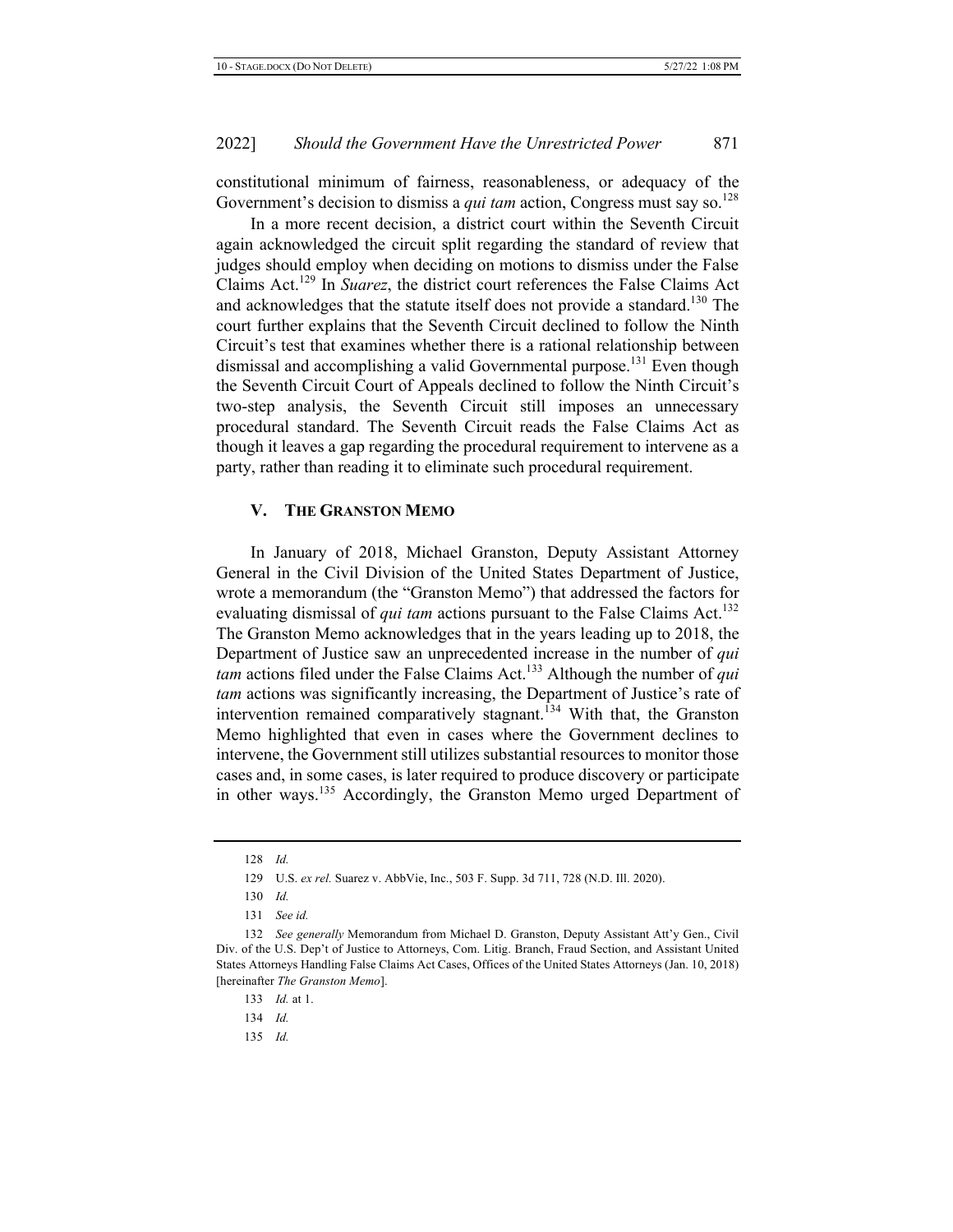Justice attorneys to not only consider declining to intervene in certain qui tam actions, but also to consider whether to seek dismissal pursuant to 31 U.S.C. § 3730(c)(2)(A).<sup>136</sup>

Section  $3730(c)(2)(A)$  is an important tool that the Government can utilize to advance its interests, preserve limited resources, and avoid potentially adverse precedent.<sup>137</sup> The False Claims Act provides the Government with the authority to dismiss *qui tam* actions to preserve the Department of Justice's role in protecting the False Claims Act.<sup>138</sup> The Granston Memo provides various factors, based on a review of previous decisions, that should be evaluated when attorneys within the Department of Justice are deciding whether to seek dismissal.<sup>139</sup> These factors include, but are not limited to: (1) "curbing meritless *qui tams*," (2) "preventing parasitic or opportunistic *qui tam* actions," (3) "preventing interference with agency policies and programs," (4) "controlling litigation brought on behalf of the United States," (5) "safeguarding classified information and national security interests," (6) "preserving Government resources," and (7) "addressing egregious procedural errors."<sup>140</sup>

The Department of Justice should consider moving to dismiss qui tam actions when the face of the complaint lacks merit or the allegations are frivolous.<sup>141</sup> This may occur when the Government, after careful investigation, concludes that the relator's case lacks merit.<sup>142</sup> Additionally, moving to dismiss *qui tam* actions may prevent duplication of any preexisting Government investigations that would not lead to finding any new useful information.<sup>143</sup> In *United States ex rel. Amico*, the relators brought a *qui tam* action and alleged that the defendants submitted false claims to the Government in connection with the defendants' marketing and sale of residential mortgage-backed securities.<sup>144</sup> The Government moved to dismiss the case to avoid duplicative litigation of the claims it had already settled with the defendants, to deter parasitic claims, to protect the funds recovered in its settlement with the defendants, and to avoid the monetary and human capital

136 Id.

- 138 Id.
- 139 Id.

142 *Id.*; see also U.S. ex rel. Stierli v. Shasta Servs., Inc., 440 F. Supp. 2d 1108, 1114-15 (E.D. Cal. 2006) (granting the Government's motion to dismiss because there were no false claims approved or paid by the Government).

143 The Granston Memo, supra note 132, at 4.

144 U.S. ex rel. Amico v. Citigroup, Inc., No. 14-CV-4370 (CS), 2015 WL 13814187, at \*1 (S.D.N.Y. Aug. 7, 2015).

<sup>137</sup> *Id.* at 2.

<sup>140</sup> *Id.* at 3-7.

<sup>141</sup> *Id.* at 3.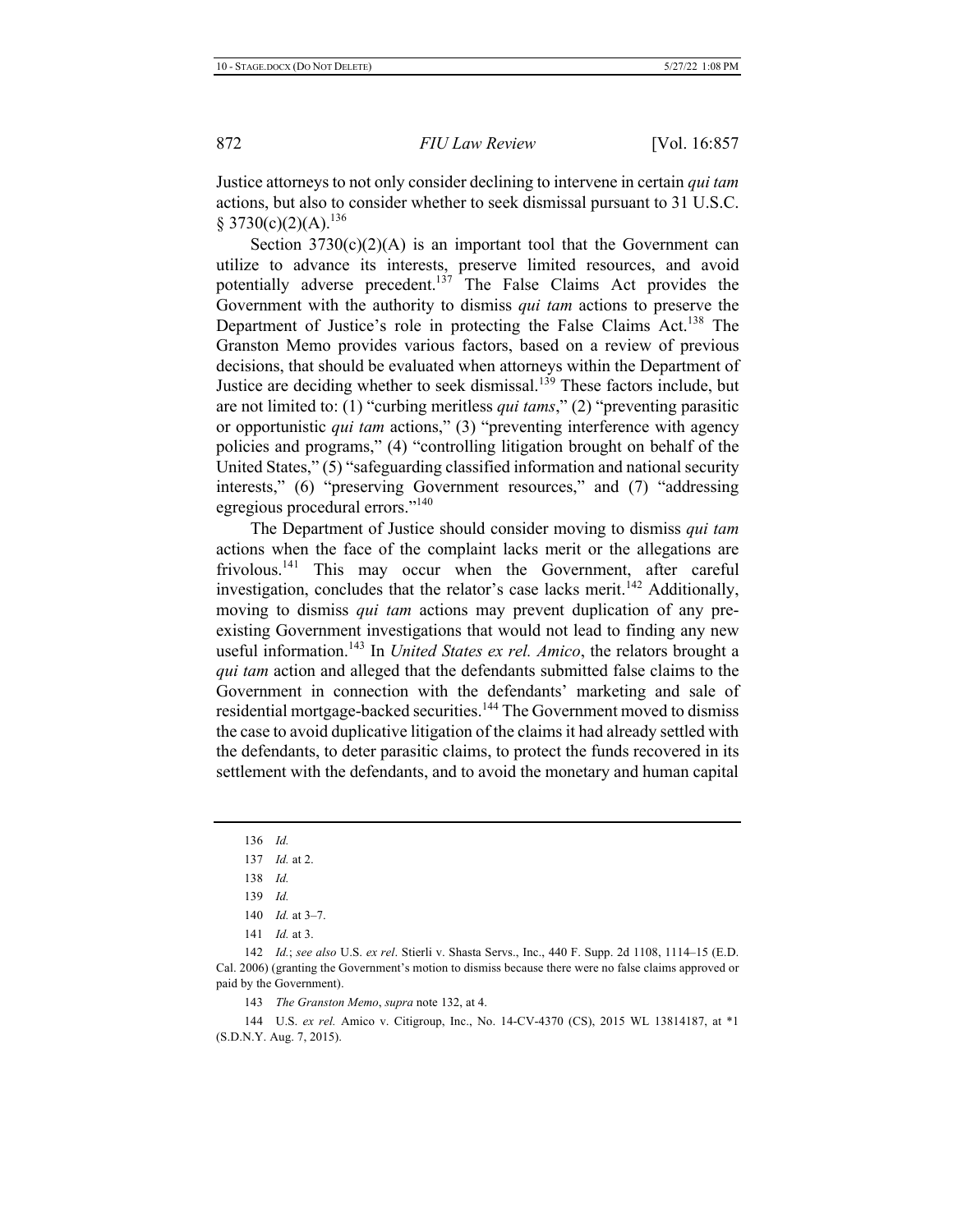costs to the Government that the case would require.<sup>145</sup> The court found that the Government demonstrated several valid purposes for dismissal and granted the motion to dismiss.<sup>146</sup>

The Granston Memo posed that the Government should also consider moving to dismiss a *qui tam* action that may potentially threaten to interfere with an agency's policies or the administration of its programs, especially where the agency has recommended dismissal for this particular purpose.<sup>147</sup> In *United States ex rel. Ridenour*, the court granted the Government's motion to dismiss the relators' *qui tam* action because the litigation would have delayed the clean-up and closure of a nuclear weapons manufacturing facility by diverting personnel and resources.<sup>148</sup> The court found that the Government demonstrated that the litigation would require the reassignment of various personnel from the clean-up project and add a financial burden on the project through a requirement to shift funds from clean-up to the litigation.<sup>149</sup> Similarly, the Government should consider moving to dismiss qui tam actions when dismissal would serve to protect the Government's litigation prerogatives, such as avoiding interference in the Government's ability to litigate the intervened claims.<sup>150</sup>

Furthermore, the dismissal of *qui tam* actions may be the best way to preserve safeguarding classified information and national security interests.<sup>151</sup> The Government need only demonstrate that the litigation leads to the potential risk of disclosure of classified information, not that litigation will result in disclosure.<sup>152</sup> Additionally, the Department of Justice should consider dismissal when the anticipated costs of litigation exceed the potential gains.<sup>153</sup> In *Swift*, the relator argued that the costs of litigation would be relatively small.<sup>154</sup> The Government asserted that the dollar recovery was too small to warrant expending resources to monitor the case, comply with discovery requests, and that spending time and effort on this case would take away resources from other cases.<sup>155</sup> The court found that the Government's goal of minimizing expenses warranted dismissal despite the relator's

148 U.S. ex rel. Ridenour v. Kaiser-Hill Co., LLC, 397 F.3d 925, 937-38 (10th Cir. 2005).

- 150 The Granston Memo, supra note 132, at 5.
- 151 *Id.* at 6.
- 152 Id.
- 153 *Id.*

<sup>145</sup> *Id.* at \*4.

<sup>146</sup> *See id.* at \*4–6.

<sup>147</sup> The Granston Memo, supra note 132, at 4.

<sup>149</sup> *Id.* at 937.

<sup>154</sup> Swift v. United States, 318 F.3d 250, 254 (D.C. Cir. 2003).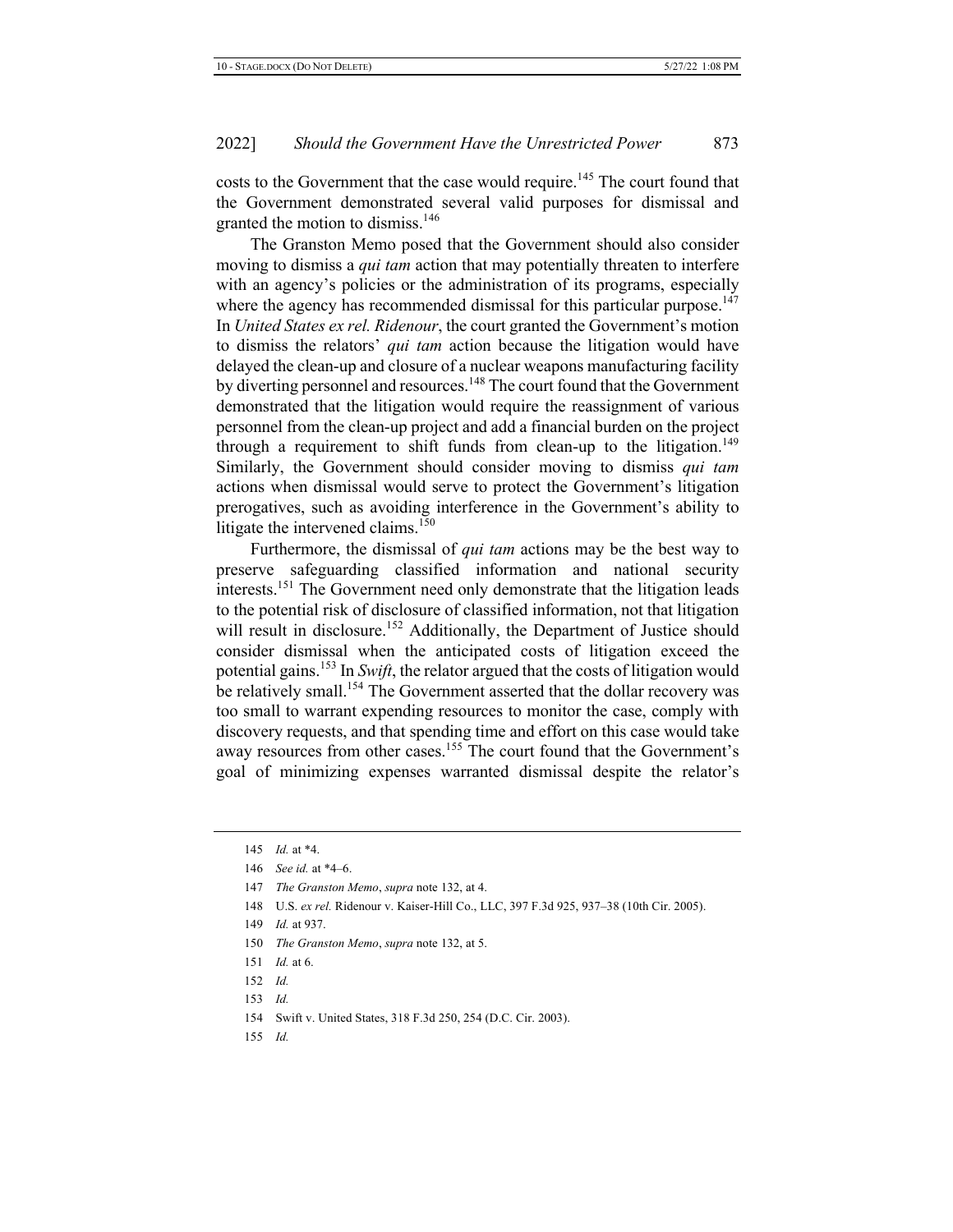objections.<sup>156</sup> Finally, the Government should seek to dismiss a *qui tam* action when the action disturbs its attempts to conduct a proper investigation.<sup>157</sup>

The Granston Memo acknowledges the current split regarding which standard should be utilized to decide a motion to dismiss submitted by the Government under 31 U.S.C. § 3730(c)(2)(A).<sup>158</sup> The Department of Justice supports the D.C. Circuit's standard, which affords the "unfettered" right to the Government to dismiss *qui tam* actions; however, the Department of Justice asserts that even if the more stringent standards set by the other circuits are to be followed, those standards should still afford significant deference to the Government.<sup>159</sup> The aforementioned factors are not mutually exclusive, nor are they an exhaustive list.<sup>160</sup>

The Granston Memo demonstrates that when the Department of Justice moves to dismiss a relator's *qui tam* action, the Department of Justice may have various justifications for doing so. Moreover, the decision to move to dismiss may not only be coming from the Department of Justice.<sup>161</sup> The Department of Justice may decide to move to dismiss a *qui tam* action on its own discretion and, after further investigation and discussion, on the recommendation of the affected Government agency as well.<sup>162</sup> The Granston Memo demonstrates why the dismissal of certain *qui tam* actions, even those that may be meritorious, is in the best interest of the Department of Justice, the affected Government agency, and the public. These interests are best served by following the D.C. Circuit's standard of dismissal, which provides the greatest deference to the Government's decision to move to dismiss a *qui action.* 

# VI. LAWMAKERS' PROPOSED AMENDMENTS TO THE FALSE **CLAIMS ACT IN RESPONSE TO COVID-19**

The COVID-19 pandemic has caused the Government to spend more money than it ever has before, which, in turn, increases the risk that taxpayers will be defrauded.<sup>163</sup> The Government is spending trillions of dollars to

<sup>156</sup> Id.

<sup>157</sup> The Granston Memo, supra note 132 at 7.

<sup>158</sup> Id.

<sup>159</sup> Id.

<sup>160</sup> Id.

<sup>161</sup> *Id.* at 8.

<sup>162</sup> Id.

<sup>163</sup> Stephen M. Kohn & Todd Yoder, Fix the False Claims Act to Effectively Combat COVID-19 Frauds, NAT'L L. REV. (July 30, 2020), https://www.natlawreview.com/article/fix-false-claims-act-toeffectively-combat-covid-19-frauds [hereinafter Fix the False Claims Act].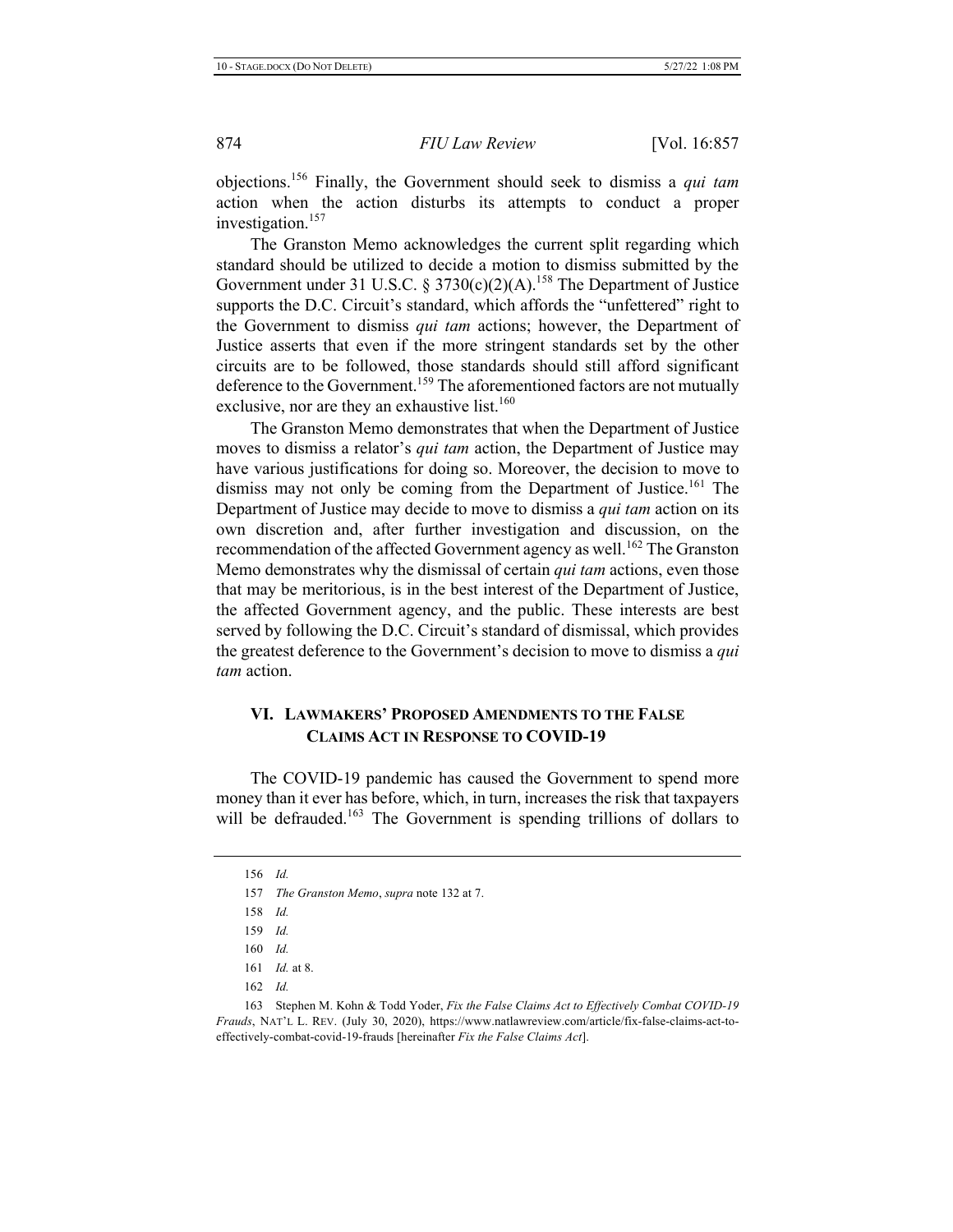attempt to contain the spread of the disease, help those who have been affected, and develop and distribute a vaccine.<sup>164</sup> This necessarily means that the Government will also be putting significant amounts of money into federal and state programs, such as Medicare and Medicaid.<sup>165</sup> United States Attorney General William Barr instructed all United States attorneys to prioritize the investigation and prosecution of COVID-19 related fraud given the vast amount of Government spending in response to the pandemic.<sup>166</sup> In furtherance of this message, Attorney General Barr urged the public to report any suspected fraudulent schemes related to COVID-19 and even created a whistleblower hotline specifically for such claims.<sup>167</sup> The False Claims Act and its *qui tam* provisions are some of the most effective tools that the federal Government can utilize to discover and impede fraudulent conduct.<sup>168</sup>

In light of the COVID-19 pandemic, Senator Charles Grassley gave the keynote address at the National Whistleblower Center's National Whistleblower Day 2020 celebration.<sup>169</sup> Senator Grassley announced various proposed amendments to the False Claims Act, which he claimed would strengthen the False Claims Act and provide for more efficient policing of Government contract fraud.<sup>170</sup> Senator Grassley stated that the need for reform of the False Claims Act is pressing now more than ever due to the massive amounts of money that the Government is spending in response to the pandemic.<sup>171</sup> There are allegedly two major setbacks of the False Claims Act that Senator Grassley's proposals would rectify. First, the proposed amendments would reverse a 2018 Department of Justice policy, the Granston Memo, that encourages Department of Justice Attorneys to dismiss False Claims Act cases brought by *qui tam* whistleblowers.<sup>172</sup> The Granston Memo allows and encourages Department of Justice attorneys to seek to dismiss *qui tam* actions that may be meritorious.<sup>173</sup> Reversing the policy in

 $171$  *Id.* 

<sup>164</sup> Id.

<sup>165</sup> *Id.* 

<sup>166</sup> Sean Bosack & Nina Beck, *Qui Tam Actions: Managing Risk in the Wake of COVID-19*, A.B.A. (Sep. 1, 2020), https://www.americanbar.org/groups/litigation/committees/corporatecounsel/articles/2020/summer2020-qui-tam-actions-managing-risk-in-the-wake-of-covid-19/ [hereinafter Qui Tam Actions: Managing Risk].

<sup>167</sup> Id.

<sup>168</sup> *Fix the False Claims Act, supra* note 163.

<sup>169</sup> Senator Grassley Announces Proposed Amendments to Strengthen the False Claims Act *Against COVID-19 Fraud*, WHISTLEBLOWERS BLOG (Aug. 6, 2020), https://whistleblowersblog.org/2020/08/articles/featured-story/senator-grassley-announces-proposedamendments-to-strengthen-the-false-claims-act-against-covid-19-fraud/ [hereinafter *Proposed Amendments to Strengthen the FCA Against COVID-19 Fraud*].

 $170$  *Id.* 

<sup>173</sup> Fix the False Claims Act, supra note 163.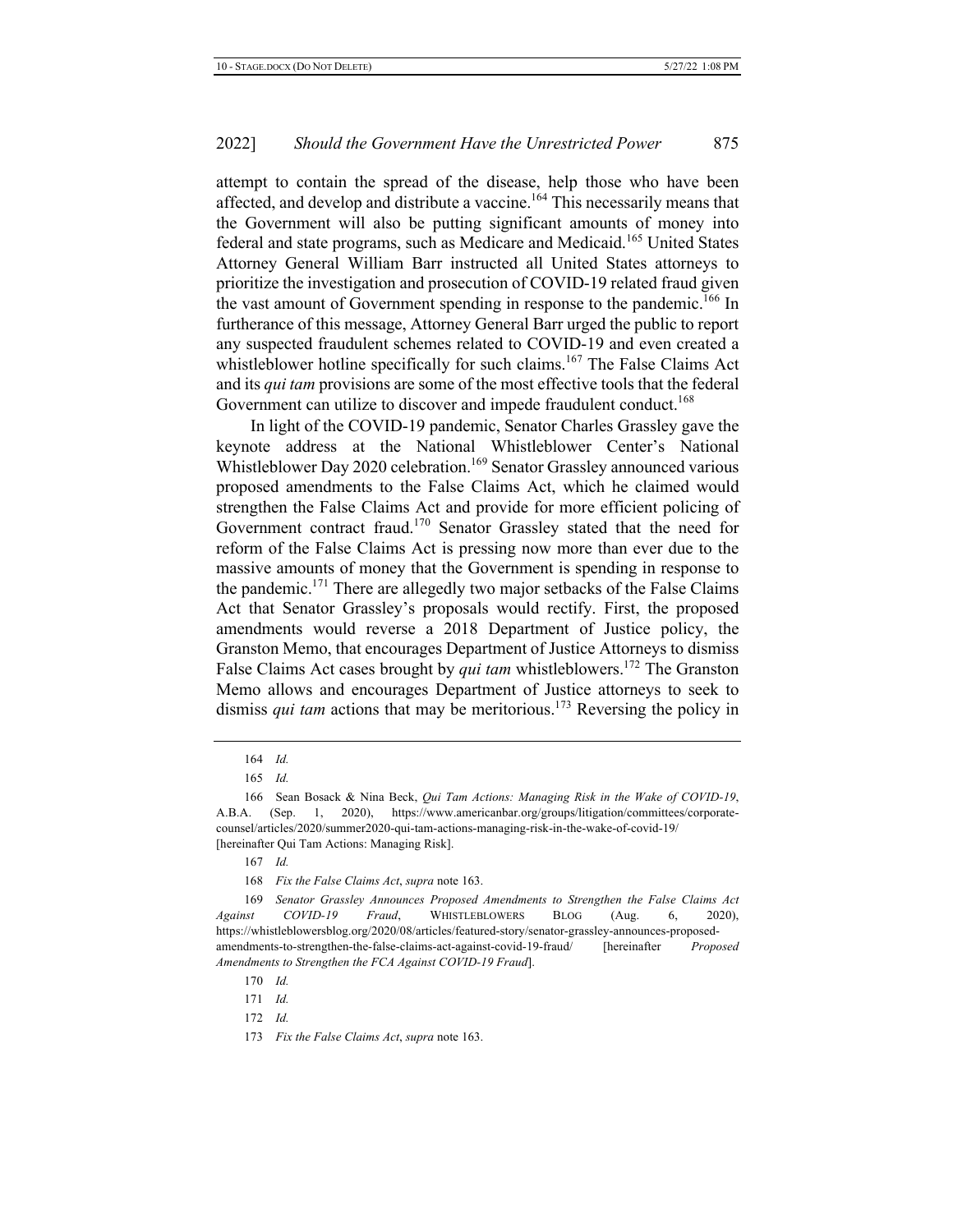the Granston Memo would essentially make the D.C. Circuit's standard even more difficult to follow. The D.C. Circuit, in line with the Granston Memo issued by the Department of Justice, essentially allows for the unilateral dismissal of *qui tam* actions regardless of whether they are meritorious. By contrast, the reversal of this policy would likely fit more with the standards of the Ninth and Seventh Circuits, which have imposed different substantive and procedural standards.

Second, the proposed amendments would reverse a section of the 2016 U.S. Supreme Court ruling in *Universal Health Services Inc.*, which allows for the dismissal of *qui tam* actions if the Government had knowledge of the fraud.<sup>174</sup> The Supreme Court decision clarified certain limitations on a person's liability under the False Claims Act.<sup>175</sup> The Supreme Court also emphasized that the False Claims Act is not a means of imposing treble damages and other penalties for insignificant regulatory or contractual violations.<sup>176</sup> Stephen Kohn, a whistleblower attorney at a *qui tam* law firm, advocated for the amendments and voiced his disapproval of the Government's ability to dismiss meritorious *qui tam* actions in addition to the threat of political and corrupt inferences with the justice system that such conduct raises.<sup>177</sup> Kohn further pointed out that the pandemic is obligating the Government to pay certain claims regardless of the circumstances, and fraudulent contractors should not avoid liability under the False Claims Act because of the Government's decision to prioritize human life.<sup>178</sup>

# **VII. CONCLUSION**

Courts should follow the precedent set forth in the D.C. Circuit regarding what judicial standard of review to apply to the dismissal of qui *tam* actions, absent circumstances such as fraud on the court. The Government should be free to dismiss *qui tam* actions, even though they may be meritorious, without the obligation to demonstrate a valid Governmental purpose or to first intervene as a party before seeking dismissal. The Government should not have to justify dismissing a suit that is essentially brought on its behalf.

Pursuant to standard rules of statutory interpretation and, as the D.C. Circuit has laid out, courts should not read a standard into the statute that was not placed in the language of the statute. The False Claims Act provides that,

- 177 Proposed Amendments to Strengthen the FCA Against COVID-19 Fraud, supra note 169.
- 178 Id.

<sup>174</sup> Proposed Amendments to Strengthen the FCA Against COVID-19 Fraud, supra note 169.

<sup>175</sup> U.S. ex rel. Escobar v. Universal Health Servs., Inc., 579 U.S. 176, 194 (2016).

<sup>176</sup> *Id.* at 196.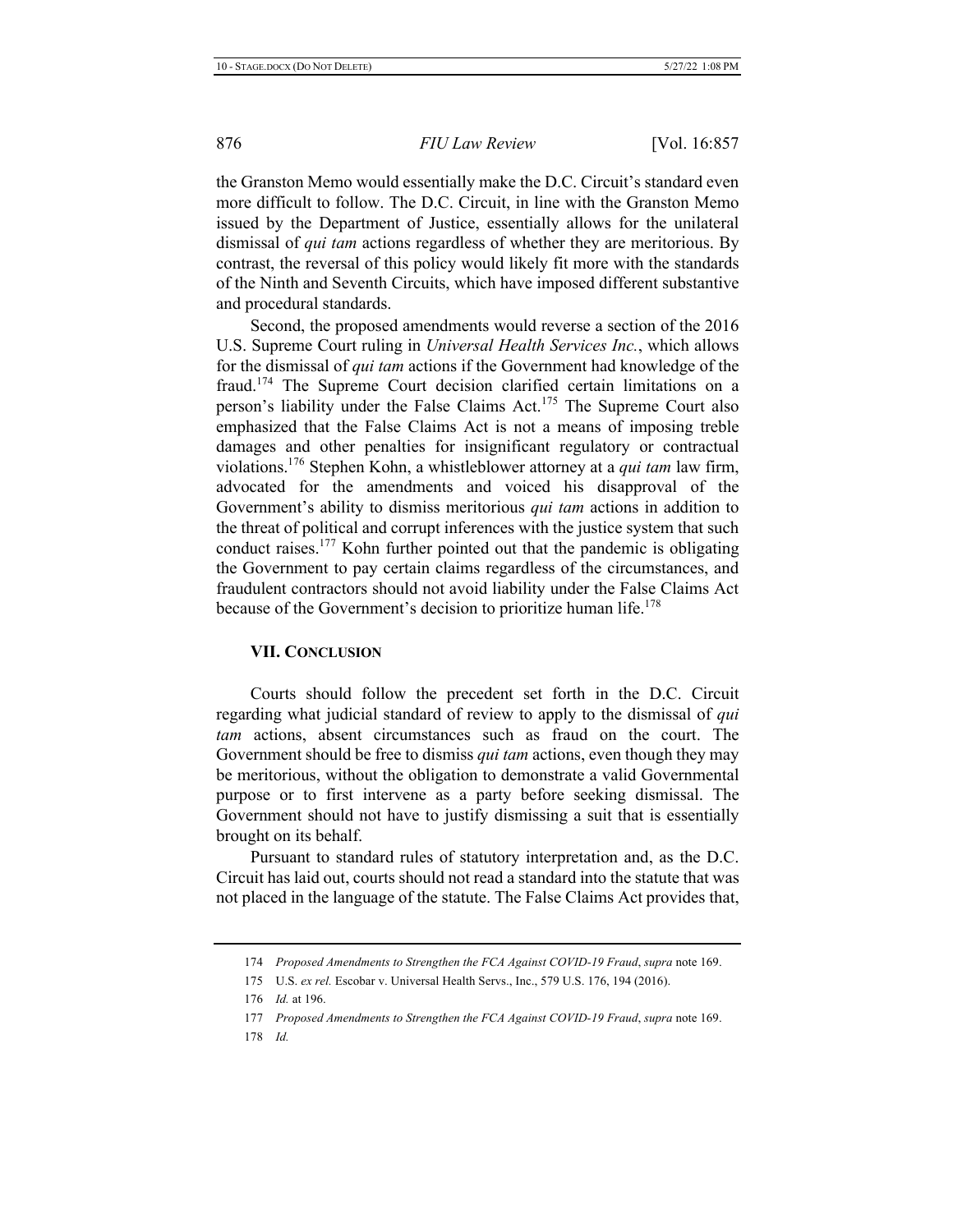"[t]he Government may dismiss the action notwithstanding the objections of the person initiating the action if the person has been notified by the Government of the filing of the motion and the court has provided the person with an opportunity for a hearing on the motion."<sup>179</sup> In *Consumer Product Safety Commission*, the Supreme Court emphasized that where there is no clearly expressed legislative intention to the contrary, statutory language must be regarded as conclusive. $180$ 

The Ninth and Seventh Circuits have essentially added judicial and procedural standard of review requirements into the dismissal provisions of the False Claims Act, which are not explicitly provided for in the text of the statute. In the Ninth Circuit's leading decision on the issue, the Ninth Circuit explicitly concedes that the statute itself does not create the standard that the Circuit imposes.<sup>181</sup> Recent Ninth Circuit decisions have demonstrated how strictly the court is applying the two-prong test outlined in Sequoia Orange. The Academy Mortgage court even held that although the Government sufficiently demonstrated a legitimate reason for dismissing the action, the reason did not warrant revisiting the district court's denial of the motion to dismiss.<sup>182</sup> This effect goes directly against the interests advocated for in the Granston Memo, which operate to protect individual interests as well.

Further, the separation of powers doctrine dictates that the judiciary should not exercise control over the executive branch's decision-making powers. In *Morrison*, the case heavily relied upon by the Ninth Circuit, the Supreme Court emphasized the importance of maintaining separation between the judiciary and other branches of the federal Government.<sup>183</sup> Additionally, the Supreme Court noted that the separation of powers doctrine ensures that judges do not encroach upon executive or legislative authority or take on duties that should be accomplished by other branches.<sup>184</sup> Additionally, the Supreme Court has held that an agency's decision not to prosecute or enforce, whether in a civil or criminal manner, is generally within an agency's absolute discretion.<sup>185</sup> The Ninth Circuit's two-prong test not only imposes a standard of judicial review over what should be within the executive branch's discretion, but also violates the direct text of the statute.

<sup>179 31</sup> U.S.C. § 3730(c)(2)(A) (2010).

<sup>180</sup> Consumer Prod. Safety Comm'n v. GTE Sylvania, Inc., 447 U.S. 102, 108 (1980).

<sup>181</sup> U.S. ex rel. Sequoia Orange Co. v. Baird-Neece Packing Corp., 151 F.3d 1139, 1145 (9th Cir. 1998).

<sup>182</sup> Thrower ex rel. U.S. v. United States, 968 F.3d 996, 1008 (9th Cir. 2020).

<sup>183</sup> Morrison v. Olson, 487 U.S. 654, 680-81 (1988).

<sup>185</sup> Heckler v. Chaney, 470 U.S. 821, 831 (1985).